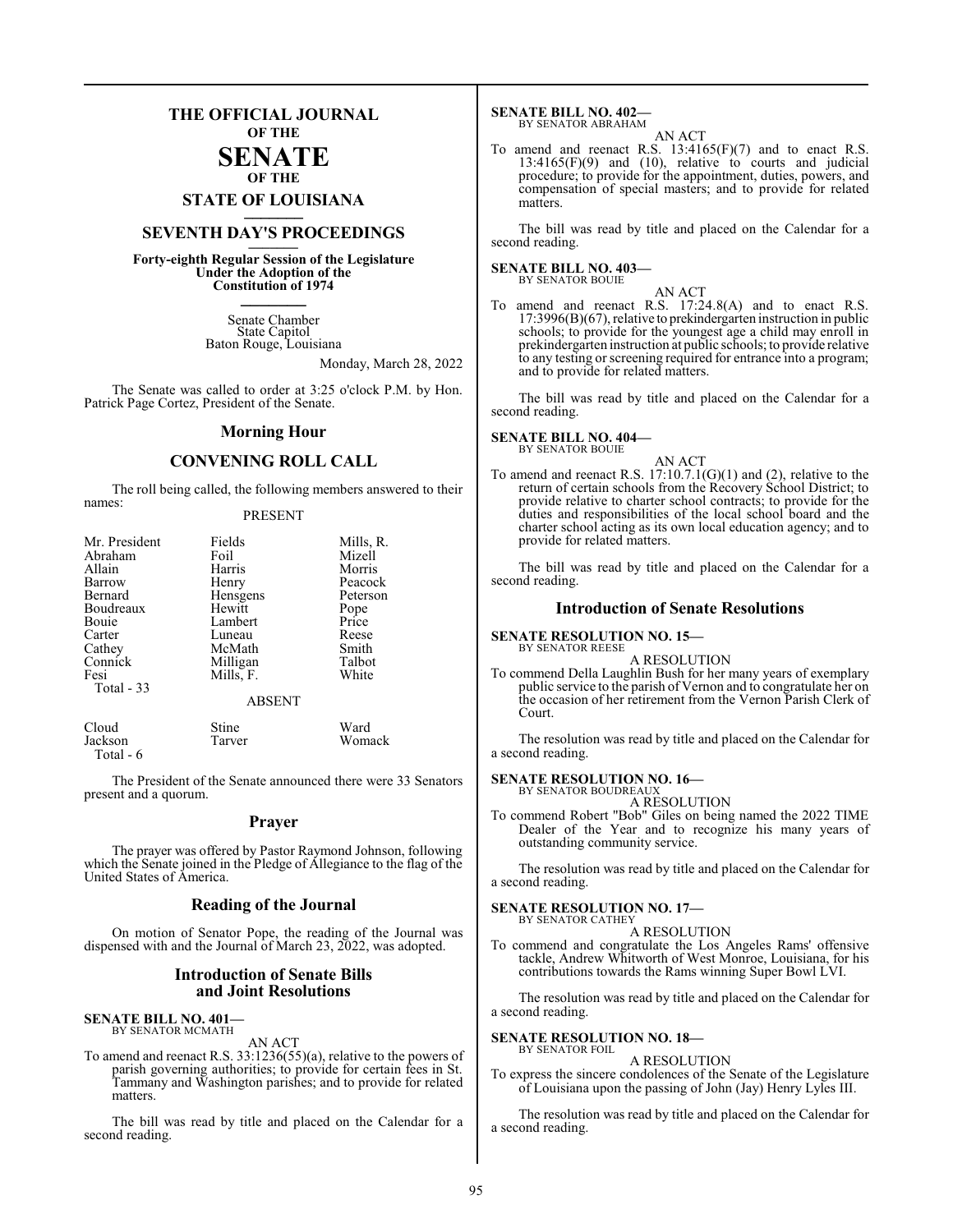### **SENATE RESOLUTION NO. 19—**

BY SENATOR MIZELL A RESOLUTION

To commend the Louisiana Athletic Trainers Association for its dedicated hard work on behalf of the athletes of Louisiana and to designate March 29, 2022, as Louisiana Athletic Trainers Day at the state capitol.

The resolution was read by title and placed on the Calendar for a second reading.

### **Introduction of Senate Concurrent Resolutions**

**SENATE CONCURRENT RESOLUTION NO. 15—<br>BY SENATOR FOIL AND REPRESENTATIVES FREIBERG AND MARCELLE** 

A CONCURRENT RESOLUTION

To commend Visit Baton Rouge on its fiftieth anniversary.

The resolution was read by title and placed on the Calendar for a second reading.

**SENATE CONCURRENT RESOLUTION NO. 16—**<br>BY SENATORS MILLIGAN, PEACOCK AND TARVER AND<br>REPRESENTATIVES PRESSLY AND SEABAUGH A CONCURRENT RESOLUTION

To express the sincere condolences of the Legislature of Louisiana upon the passing of Councilman James Flurry, to acknowledge his lifelong commitment to his family and community, and to note his many contributions made on behalf of the city of Shreveport and the state of Louisiana.

The resolution was read by title and placed on the Calendar for a second reading.

### **Senate Bills and Joint Resolutions on Second Reading to be Referred**

### **SENATE BILL NO. 399** BY SENATOR FIELDS

AN ACT

To authorize and provide for the transfer of certain state property; to authorize the transfer of certain state property in East Baton Rouge Parish; to provide for the property description; to provide for reservation of mineral rights; to provide terms and conditions; to provide an effective date; and to provide for related matters.

The bill was read by title and referred by the President to the Committee on Natural Resources.

### **SENATE BILL NO. 400—**

BY SENATORS FIELDS AND FOIL AN ACT

To amend and reenact R.S. 3:2804, the introductory paragraph of 2805(A) and (B), and 2815, R.S. 11:1302(A)(3), R.S. 17:3399.18(B)(9), R.S. 22:2171(C)(21), R.S. 27:11(D), R.S. 29:726.5(B)(5), R.S. 32:267(A) and (B)(1)(b), 692(A)(2), and 863.2(F)(2), R.S. 33:2341, 2344(C), and 2345(H), R.S. 36:3(4), the introductory paragraph of  $405(A)(1)$  and  $(2)$  and  $(B)$ , and 407(B) and (C), R.S.  $37:36(E)(1)(x)$ , R.S.  $40:1005(A)(8)$ , 1312.27, 1379.1(A), (C), (D), (I), (J), (L), and (M), 1379.1.2(A) and the introductory paragraph of (C), 1386, 1392(C)(2)(a),  $2019(C)(4)$ ,  $2024.3(A)(7)$ ,  $2403(B)(1)(e)$ , and  $2531(B)(7)$ , R.S.  $46:2166(A)(10)$ , and R.S.  $49:219.2(B)(1)(a)(iii)$ ,  $219.5(B)(5)$ , and  $220.26(F)$ , and to enact R.S.  $36:407(D)$ , relative to the Department of Public Safety and Corrections, public safety services; to provide for the appointment of the deputy secretary; to provide for the appointment of the superintendent of state police; to provide for qualification of the superintendent; to provide for definitions; to provide for the appointment of the deputysecretaryto various boards, commissions, task forces and advisory groups; and to provide for related matters.

## **Page 2 SENATE 7th DAY'S PROCEEDINGS**

The bill was read by title and referred by the President to the Committee on Judiciary B.

### **Senate Bills and Joint Resolutions on Second Reading**

**SENATE BILL NO. 398— (Substitute of Senate Bill No. 373 by Senator Peacock)** BY SENATOR PEACOCK

AN ACT

To amend and reenact R.S. 13:3049.1(B) and 3105(A), relative to juror compensation; to provide for the compensation rate of jurors for attendance in court; to provide relative to an allowance for mileage; to provide for an effective date; and to provide for related matters.

On motion of Senator Peacock the bill was read by title, ordered engrossed and passed to a third reading.

### **Senate Resolutions on Second Reading**

### **SENATE RESOLUTION NO. 14—** BY SENATOR FIELDS

A RESOLUTION

To express the sincere condolences of the Senate of the Legislature of Louisiana to the family and friends of Geraldine Marie Leonard Jack on the occasion of her passing.

On motion of Senator Fields the resolution was read by title and adopted.

### **Senate Concurrent Resolutions on Second Reading**

**SENATE CONCURRENT RESOLUTION NO. 12—**

BY SENATORS HEWITT, ALLAIN, FESI AND HENSGENS AND REPRESENTATIVES COUSSAN AND DEVILLIER A CONCURRENT RESOLUTION

To urge and request the President of the United States and the Congress of the United States to take any action necessary to halt federal actions resulting in the delay or cancellation of offshore oil and natural gas lease sales and the United States Department of Interior to expedite actions necessary to comply with a court order to resolve lease sales, finalize a new five-year plan for oil and gas leasing on the Outer Continental Shelf, and focus efforts on lease sales in the Gulf of Mexico.

The resolution was read by title and referred by the President to the Committee on Natural Resources.

### **SENATE CONCURRENT RESOLUTION NO. 13—** BY SENATOR LAMBERT

A CONCURRENT RESOLUTION

To urge and request the Department of Environmental Quality to study and make recommendations for strategies to increase the recycling of plastic containers.

The resolution was read by title and referred by the President to the Committee on Environmental Quality.

### **SENATE CONCURRENT RESOLUTION NO. 14—** BY SENATOR FOIL

A CONCURRENT RESOLUTION

To establish the Cybersecurity Redhibition Task Force and to recognize the task force as the unified and coordinated body of information technology and security professionals from various branches of federal and state government to consider creating a distinct cause of action for state agencies that respond to cyber incidents as part of the state's emergency support function to recover qualifying expenses from managed service providers and managed security service providers servicing public bodies and critical infrastructure whose actions or omissions contributed to the cyber incident.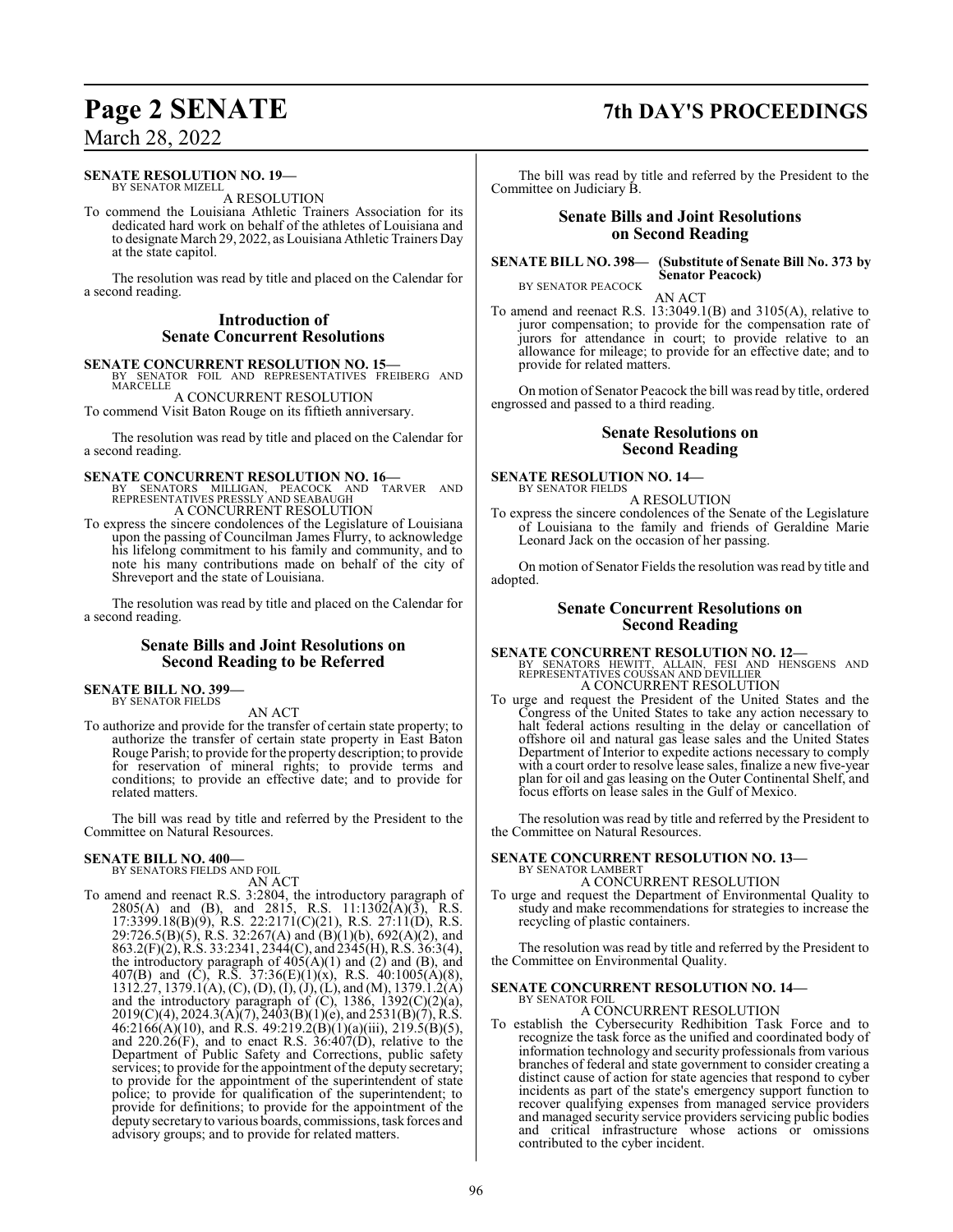## **7th DAY'S PROCEEDINGS Page 3 SENATE**

# March 28, 2022

The resolution was read by title and referred by the President to the Committee on Judiciary B.

### **Message from the House**

### **ASKING CONCURRENCE IN HOUSE BILLS AND JOINT RESOLUTIONS**

### March 28, 2022

To the Honorable President and Members of the Senate:

I am directed to inform your honorable body that the House of Representatives has finally passed and asks your concurrence in the following House Bills and Joint Resolutions:

| HB No. 45    | HB No. 46  | HB No. 212 |
|--------------|------------|------------|
| HB No. 265   | HB No. 361 | HB No. 377 |
| HB No. 420   | HB No. 463 | HB No. 602 |
| HB No. 221   | HB No. 507 | HB No. 684 |
| HB No. 708   | HB No. 810 | HB No. 230 |
| HB No. 232   | HB No. 326 | HB No. 331 |
| HB No. 421   | HB No. 252 | HB No. 260 |
| HB No. 337   | HB No. 389 | HB No. 783 |
| $HR N_0$ 822 |            |            |

Respectfully submitted, MICHELLE D. FONTENOT Clerk of the House of Representatives

### **House Bills and Joint Resolutions on First Reading**

**HOUSE BILL NO. 45—** BY REPRESENTATIVE STEFANSKI

AN ACT

To amend and reenact R.S. 49:191(1) and to repeal R.S. 49:191(10)(k), relative to the Department of State, including provisions to provide for the re-creation of the Department of State and the statutory entities made a part of the department by law; to provide for the effective termination date for all statutory authority for the existence of such statutory entities; and to provide for related matters.

The bill was read by title and placed on the Calendar for a second reading.

# **HOUSE BILL NO. 46—** BY REPRESENTATIVE STEFANSKI

AN ACT

To amend and reenact R.S. 49:191(1) and to repeal R.S. 49:191(10)(j), relative to the Department of State Civil Service, including provisions to provide for the re-creation of the Department of State Civil Service and the statutory entities made a part of the department by law; to provide for the effective termination date for all statutory authority for the existence of such statutory entities; and to provide for related matters.

The bill was read by title and placed on the Calendar for a second reading.

### **HOUSE BILL NO. 212—**

BY REPRESENTATIVES DUSTIN MILLER, ADAMS, BACALA, BAGLEY,<br>BISHOP, ROBBY CARTER, WILFORD CARTER, CORMIER, COUSSAN,<br>COX, DAVIS, DESHOTEL, DUPLESSIS, EDMONDS, FIRMENT, FISHER,<br>FREEMAN, FREIBERG, GREEN, HARRIS, TRAVIS JOHNSON, AN ACT

To enact R.S. 40:1021(B), relative to drug-related objects; to provide relative to the definition of drug paraphernalia; to exclude rapid fentanyl test strips fromthe definition of drug paraphernalia; and to provide for related matters.

The bill was read by title and placed on the Calendar for a second reading.

### **HOUSE BILL NO. 221—**

BY REPRESENTATIVE MAGEE AN ACT

To amend and reenact R.S. 38:2212.1(A)(1)(a) and (b), relative to certain purchases of materials or supplies paid by public funds and publicly bid; to increase the purchasing limit for materials and supplies; to increase the purchasing range requiring quotes for the purchase file; and to provide for related matters.

The bill was read by title and placed on the Calendar for a second reading.

### **HOUSE BILL NO. 230—**

BY REPRESENTATIVES BISHOP, BEAULLIEU, AND BRYANT AN ACT

To amend and reenact R.S. 51:2461, relative to the Louisiana Quality Jobs Program; to extend the deadline for submission of advance notifications for receipt of rebates in the Louisiana Quality Jobs Program; to provide for an effective date; and to provide for related matters.

The bill was read by title and placed on the Calendar for a second reading.

**HOUSE BILL NO. 232—** BY REPRESENTATIVES EDMONSTON,CORMIER, FIRMENT, HORTON, CHARLES OWEN, AND SCHAMERHORN AN ACT

To enact R.S. 32:411.2 and R.S. 40:1321(N)(3) and (4), relative to the issuance, renewal, or revocation of a driver's license or special identification card; to prohibit the use of vaccination verification or immunity status for the issuance, renewal, or revocation of a state-issued driver's license or special identification card; to prohibit the inclusion of vaccination verification or immunity status on a state-issued driver's license or special identification card; and to provide for related matters.

The bill was read by title and placed on the Calendar for a second reading.

**HOUSE BILL NO. 252—** BY REPRESENTATIVE EDMONDS AN ACT

To amend and reenact Children's Code Article 1180(A), relative to adoption; to provide for venue for adoptions; and to provide for related matters.

The bill was read by title and placed on the Calendar for a second reading.

### **HOUSE BILL NO. 260—**

BY REPRESENTATIVES MAGEE AND GREEN AN ACT

To enact R.S. 40:1800, relative to firearms; to provide for definitions; to provide for limitation of liability; to provide for an exception; and to provide for related matters.

The bill was read by title and placed on the Calendar for a second reading.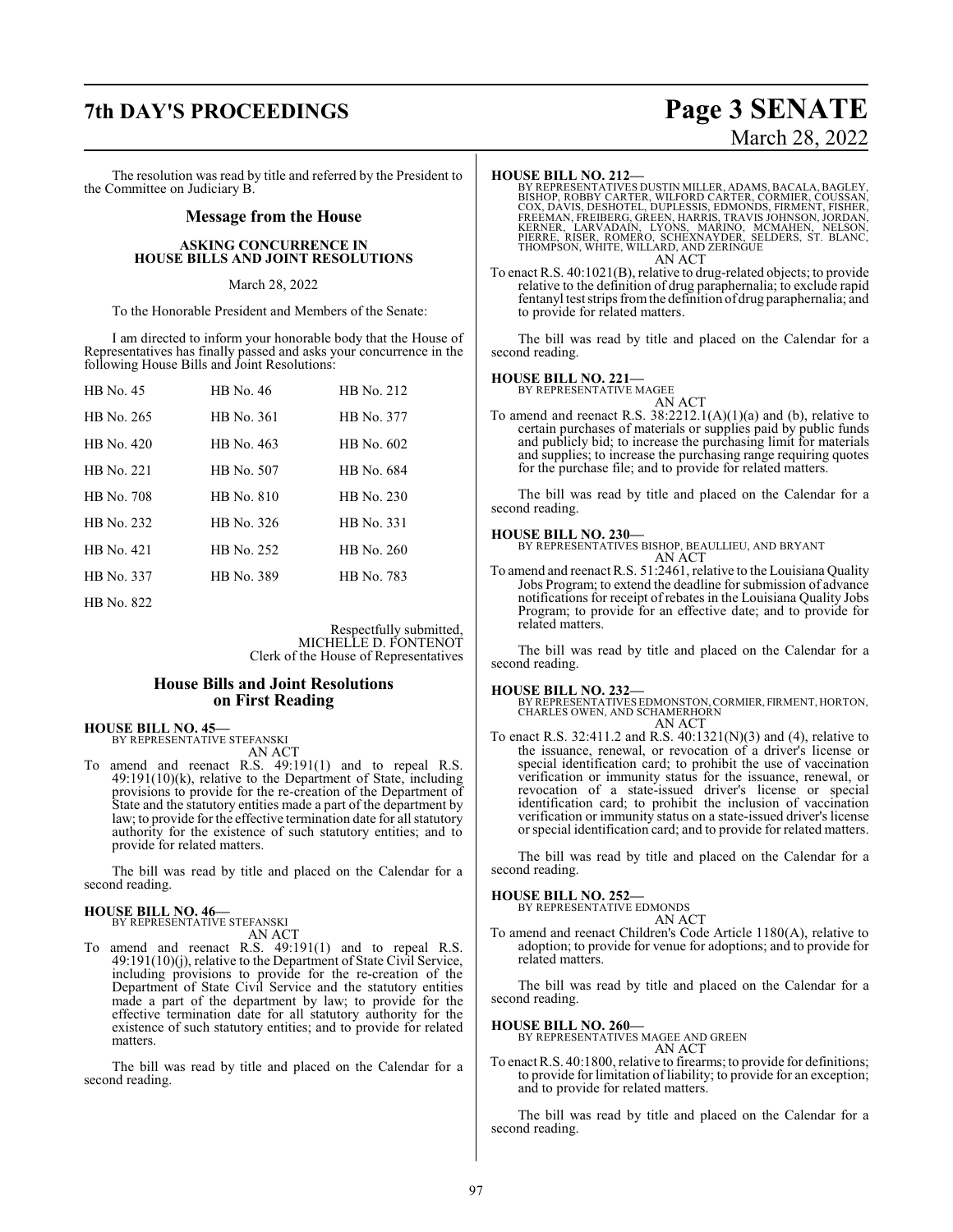# **Page 4 SENATE 7th DAY'S PROCEEDINGS**

March 28, 2022

## **HOUSE BILL NO. 265—**

BY REPRESENTATIVE VILLIO AN ACT

To amend and reenact R.S. 15:574.2(D)(9) and R.S. 46:1844(B),  $(N)(2)$  and  $(3)$ , and  $(O)(1)$ , relative to victim's rights; to provide for additional means of notification; to provide for notice; to provide for appearances before the Board of Pardons and the committee on parole; and to provide for related matters.

The bill was read by title and placed on the Calendar for a second reading.

### **HOUSE BILL NO. 326—** BY REPRESENTATIVE STEFANSKI

AN ACT

To enact R.S. 4:218.1, relative to horse racing; to provide relative to historical horse racing; to provide relative to license fees; to authorize the Louisiana State Racing Commission to collect a license fee on historical horse racing; and to provide for related matters.

The bill was read by title and placed on the Calendar for a second reading.

## **HOUSE BILL NO. 331—**

BY REPRESENTATIVE MCFARLAND AN ACT

To amend and reenact R.S. 47:633(1) and (2), relative to tax administration; to provide for the timing for scaling and measuring of trees, timber, and pulpwood for severance tax purposes; to provide an effective date; and to provide for related matters.

The bill was read by title and placed on the Calendar for a second reading.

- HOUSE BILL NO. 337—<br>
BY REPRESENTATIVES HILFERTY, ADAMS, AMEDEE, BAGLEY, BROWN, BRYANT, CARPENTER, CARRIER, CORMIER, COUSSAN,<br>
DAVIS, DEVILLIER, EDMONDS, EDMONTON, EMERSON, FISHER,<br>
FREEMAN, FREIBÈRG, FRIEMAN, GAINES, GOUD AN ACT
- To amend and reenact R.S. 40:1321(S) and to enact R.S. 40:1321(T), relative to a special identification card designation for persons with autism spectrum disorder; to provide for the establishment of an autism spectrum disorder designation on a special identification card; to provide for the criteria for obtaining an autism spectrum disorder designation for new applicants or renewals; to provide penalties for persons making false statements to obtain special designation; to require the implementation of a law enforcement officer training course; to provide for the promulgation of rules and regulations; and to provide for related matters.

The bill was read by title and placed on the Calendar for a second reading.

### **HOUSE BILL NO. 361—** BY REPRESENTATIVE MARINO

AN ACT

To amend and reenact Code of Criminal Procedure Articles 161(A)(introductory paragraph) and 163(C) and to enact Code ofCriminal Procedure Article 163.2, relative to search warrants; to provide relative to search warrants for medical records; to authorize the issuance of a search warrant for medical records of any person; to provide for procedures for the execution of such warrants; and to provide for related matters.

The bill was read by title and placed on the Calendar for a second reading.

### **HOUSE BILL NO. 377—**

BY REPRESENTATIVE HUVAL AN ACT

To amend and reenact R.S. 15:590(7) and to enact R.S. 15:545(A)(3), relative to fingerprinting persons arrested for operating a motor vehicle while intoxicated; to provide for duties of law enforcement in every parish, municipality, and the state; to provide for additional offenses that require fingerprint and identification data; and to provide for related matters.

The bill was read by title and placed on the Calendar for a second reading.

### **HOUSE BILL NO. 389—** BY REPRESENTATIVE PRESSLY

AN ACT

To amend and reenact Civil Code Articles 3461 and 3472.1, to enact Code of Civil Procedure Article 196.2, and to repeal Code of Civil Procedure Article 562, relative to prescription and peremption; to provide for emergency suspension of certain prescription and peremption periods; to provide for the emergency suspension of abandonment periods; to provide relative to the Louisiana Supreme Court; to provide for emergency extension of certain deadlines; and to provide for related matters.

The bill was read by title and placed on the Calendar for a second reading.

### **HOUSE BILL NO. 420—**

BY REPRESENTATIVE GREGORY MILLER AN ACT

To amend and reenact R.S. 27:32(A), R.S. 28:64(A)(1), R.S. 29:769(E), R.S. 36:3(introductory paragraph), 4(B)through (D), 53, 239, 259(A)(introductory paragraph), (B)(introductory paragraph) and (10) through (21), (C)(introductory paragraph), and (D), 359, 409(C), (D), (E), (F)(introductory paragraph), (G), (H), (I), and (J), 459, 478, 610(B) and (C), 769, 801(introductory paragraph), 801.1(A), 802(introductory paragraph),  $803(A)(1)$ ,  $851(A)$ ,  $901(A)$ , and  $921(A)$ , R.S. 40:1081.8(D) and 1664.11(A)(introductory paragraph), andR.S. 46:2403(E), to enact R.S. 36:4(B)(35), 259(B)(9) and (D)(8), (E), (F), and (G),  $409(A)$ , and  $610(A)$ , and to repeal R.S. 36:4(E) through (BB), 259(B)(23) through (38), 409(K) through (R), 610(D) through (N), 801.3, 802.14, 802.15, 802.18, 803.1, 806, 807, 809, 914, 915, 917, 918, 919, 919.2, 919.3, and 919.4, relative to providing technical corrections for Title 36 of the Louisiana Revised Statutes of 1950; to provide for technical corrections; to provide for re-organization of the structure of Title 36; and to provide for related matters.

The bill was read by title and placed on the Calendar for a second reading.

### **HOUSE BILL NO. 421—**

BY REPRESENTATIVE GREGORY MILLER AN ACT

To amend and reenact R.S. 38:304(A), relative to the requirements for a levee commissioner; to provide relative to the language and education requirement for a levee commissioner; and to provide for related matters.

The bill was read by title and placed on the Calendar for a second reading.

- **HOUSE BILL NO. 463—** BY REPRESENTATIVES SEABAUGH, AMEDEE,CREWS, EDMONSTON, FRIEMAN, HORTON, MCCORMICK, MIGUEZ, AND WRIGHT AN ACT
- To amend and reenact R.S.  $14:95(A)(4)$ , (G), and (H)(1) and to repeal R.S. 14:95(A)(5), relative to the illegal carrying of weapons; to provide for the removal of knives as illegally carried weapons; and to provide for related matters.

The bill was read by title and placed on the Calendar for a second reading.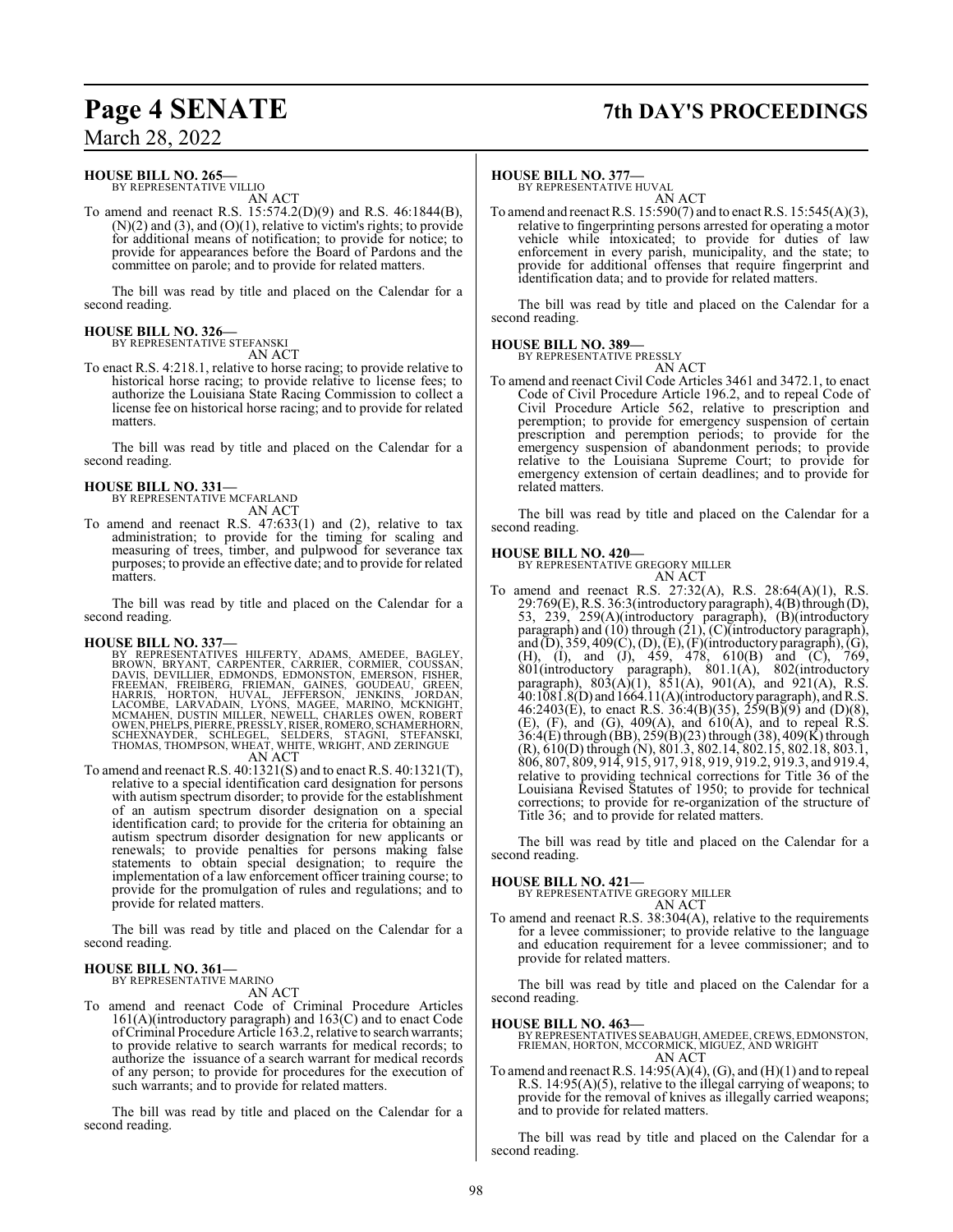## **7th DAY'S PROCEEDINGS Page 5 SENATE**

### **HOUSE BILL NO. 507—**

BY REPRESENTATIVE MARINO AN ACT

To enact R.S. 40:34.2(2)(e), relative to birth certificates; to provide for the designation of a surname under certain circumstances; and to provide for related matters.

The bill was read by title and placed on the Calendar for a second reading.

**HOUSE BILL NO. 602—** BY REPRESENTATIVE DAVIS

AN ACT

To amend and reenact R.S. 37:2150.1(introductory paragraph) and (2) through (13), 2152(Section heading), 2153( $\overline{A}$ ), ( $\overline{E}$ ), and (F), and 2154 through 2165, to enact R.S. 37:2150(14) through (18) and 2153(G), and to repeal R.S. 37:2152(C), 2166 through 2173, Part II of Chapter 24 of Title 37 of the Louisiana Revised Statutes of 1950, comprised of R.S. 37:2175.1 through 2175.6, and Chapter 24-A of Title 37 of the Louisiana Revised Statutes of 1950, comprised ofR.S. 37:2181 through 2192, relative to the Louisiana State Board for Contractors; to revise and reorganize provisions related to contractors, generally, including home improvement contractors and mold remediation contractors; and to provide for related matters.

The bill was read by title and placed on the Calendar for a second reading.

### **HOUSE BILL NO. 684—** BY REPRESENTATIVE DAVIS

AN ACT

To amend and reenact R.S. 4:1, relative to the sale of admission tickets; to require the ticket value to be printed on its face; to provide for a penalty; to authorize the resale of tickets via the internet pursuant to certain requirements; to provide for certain exceptions; and to provide for related matters.

The bill was read by title and placed on the Calendar for a second reading.

### **HOUSE BILL NO. 708—**

BY REPRESENTATIVE MCFARLAND AN ACT

To enact R.S. 51:3061(3) and (4) and 3062(6) and (7), relative to the Louisiana Renewable Energy Development Act; to provide for legislative findings; to define the term"biomass"; and to provide for related matters.

The bill was read by title and placed on the Calendar for a second reading.

### **HOUSE BILL NO. 783—** BY REPRESENTATIVE DAVIS

AN ACT

To amend and reenact R.S. 8:1(introductory paragraph), (5), (8), (9), (11), and (13) through (40), 67, 70, 76(A) and (B), 78(D), 103, 105, 107, 122(A), 123(B)(introductory paragraph), 131(A), 131.1(A), 132.1(A), 133.1(A), 133.2(B)(introductory paragraph), 135.1(A), 135.2(B)(introductory paragraph), 141,  $141.\overline{1}$ (C),  $141.3$ (B), (C), (E), and (F), 204, 302(A) through (C), 303, 305 through 307, 308(A) and (C), 311, 314, 316 through 401, 402(introductory paragraph), 403, 404, 407, 408, 411(introductory paragraph), 412(B)(2), 451, 453, 454.1(A), 455, 457 through 459, 459.1(A) and (B), 460, 461(B),  $465(A)(1)$ (introductory paragraph), (b), and (c), (2), (4)(h), and  $(5)(d)$ ,  $(B)$ , and  $(C)$ ,  $501(A)$ ,  $502(A)(1)(a)$  and  $(D)$ , 502.2(introductory paragraph) and (5), 503, 504, 505, 505.2(introductory paragraph) and  $(3)$ , 506 $(B)$  and  $(C)(1)$ , 506.1(A), 507, 508, 601, 604, 605, 606(B), 653(B), 663(B), (C),  $(D)(2)$  and  $(4)$ ,  $(E)$ (introductory paragraph) and  $(1)$ ,  $(F)(3)$ , and  $(G)(4)$ , 673(introductory paragraph), 676(A)(6), (B), and (C), 680(A) and (C), 701 through 705, 706(C), 801, 802(B), (E), and (F), 803, 805 through 809, 813, 901, 902, 903(A) and (B), 903.1, 904, and 905(C) and to enact R.S. 8:1(41) through (44), relative to providing technical corrections for Title  $\overline{8}$  of the

# March 28, 2022

Louisiana Revised Statutes of 1950; to provide for technical corrections; to provide for standardization of language; and to provide for related matters.

The bill was read by title and placed on the Calendar for a second reading.

### **HOUSE BILL NO. 810—** BY REPRESENTATIVE BROWN

AN ACT

To enact R.S. 47:463.214, relative to motor vehicle special prestige license plates; to provide for the "International Association of Firefighters" special prestige license plate; to provide for the creation, issuance, design, implementation, fees, distribution, and rule promulgation applicable to such license plate; and to provide for related matters.

The bill was read by title and placed on the Calendar for a second reading.

# **HOUSE BILL NO. 822—** BY REPRESENTATIVE DAVIS

AN ACT To amend and reenact R.S. 37:563(introductory paragraph) and (6) and R.S. 40:2831(introductory paragraph) and (1)(b) and to enact R.S. 37:581(B)(6), relative to ear piercing; to exempt ear piercing from certain regulatory requirements; to provide for persons engaged in piercing; to provide requirements for exemption; to make technical changes; and to provide for related matters.

The bill was read by title and placed on the Calendar for a second reading.

### **House Bills and Joint Resolutions on Second Reading**

**HOUSE BILL NO. 44—** BY REPRESENTATIVE GREGORY MILLER

AN ACT

To amend and reenact R.S. 49:193(B)(10) and to enact R.S. 49:193(B)(11), relative to the sunset law; to add certain reports and related information to the list of required information to be provided to the legislative committees; and to provide for related matters.

The bill was read by title and referred by the President to the Committee on Senate and Governmental Affairs.

### **HOUSE BILL NO. 64—**

BY REPRESENTATIVE LANDRY AN ACT

To amend and reenact Children's Code Articles 323(2)(a), 324(B), and 1103(3), Code of Criminal Procedure Article 571.1, and R.S.  $15:440.2(C)(1)$ , relative to the definition of a child; to provide in certain contexts that a child is a person under the age of eighteen years; to provide for definitions; to provide for the videotaping of statements; to provide for time limitations for certain sex offenses; and to provide for related matters.

The bill was read by title and referred by the President to the Committee on Judiciary B.

### **HOUSE BILL NO. 162—**

BY REPRESENTATIVE MARINO

AN ACT To amend and reenact Code of Criminal Procedure Article 983(H) and (I), to enact Code of Criminal Procedure Article 983(J) and (K), and to repeal Code of Criminal Procedure Article 983(F)(4), relative to expungement of records; to provide relative to the fees for expungement of a record; to provide for exemptions of fees in certain expungement cases; and to provide for related matters.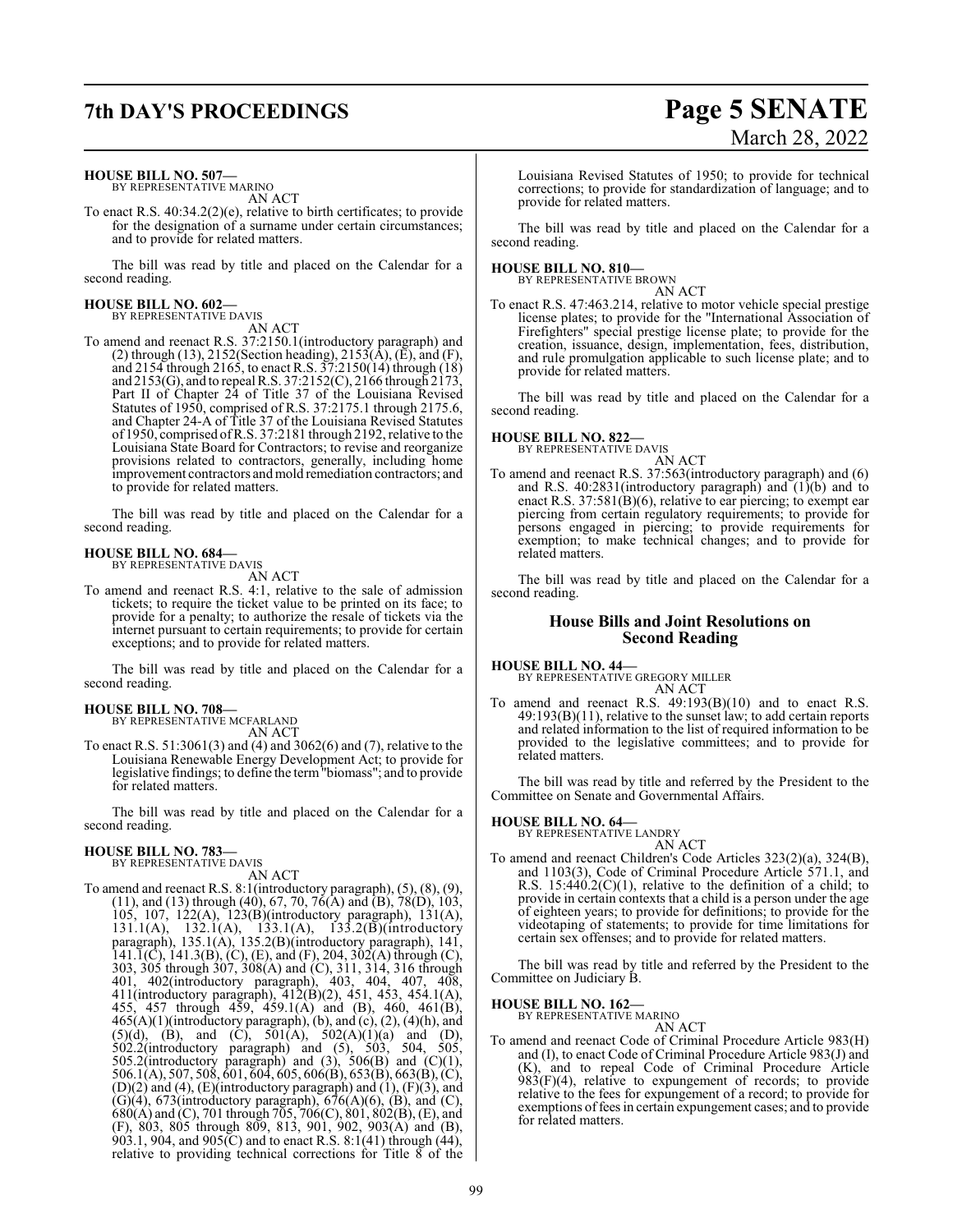## **Page 6 SENATE 7th DAY'S PROCEEDINGS**

The bill was read by title and referred by the President to the Committee on Judiciary C.

### **HOUSE BILL NO. 174—**

BY REPRESENTATIVE GREEN AN ACT

To amend and reenact R.S. 40:1472.3(E)(3)(b), relative to the license to handle explosives; to provide relative to the qualifications of an applicant to handle explosives; to provide relative to criminal history records checks of applicants for licenses to handle explosives; to require fingerprints of applicants for licenses to handle explosives; and to provide for related matters.

The bill was read by title and referred by the President to the Committee on Judiciary B.

### **HOUSE BILL NO. 200—**

BY REPRESENTATIVE BROWN AN ACT

To amend and reenact Code of Criminal Procedure Article 833(B), relative to the presence of the defendant; to provide relative to the presence of the defendant in misdemeanor prosecutions; to require the court to allow a plea of not guilty by the filing of a sworn affidavit in advance of the scheduled arraignment date; and to provide for related matters.

The bill was read by title and referred by the President to the Committee on Judiciary C.

### **HOUSE BILL NO. 322—**

BY REPRESENTATIVE MARINO AN ACT

To enact R.S. 14:56(C), relative to offenses against property; to provide relative to damage to multiple properties; to provide relative to the aggregate amount of damages; and to provide for related matters.

The bill was read by title and referred by the President to the Committee on Judiciary C.

### **HOUSE BILL NO. 371—**

BY REPRESENTATIVE MCMAHEN

AN ACT

To amend and reenact R.S. 14:34.2(A)(2) and 108.2(B), relative to offenses against law enforcement; to provide relative to the definition of "police officer" for the crimes of battery of a police officer and resisting a police officer with force or violence; to add juvenile detention facility officers to the definitions of "police officer"; and to provide for related matters.

The bill was read by title and referred by the President to the Committee on Judiciary C.

### **HOUSE BILL NO. 378—** BY REPRESENTATIVE MARINO

AN ACT

To amend and reenact R.S. 40:964(Schedule II)(A)(1)(introductory paragraph) and to enact R.S. 40:964(Schedule I)(A)(80) through  $(99)$ ,  $(C)(66)$ ,  $(E)(12)$ , and  $(F)(29)$ , and  $(Schedule IV)(D)(15)$ , relative to the Uniform Controlled Dangerous Substances Law; to add certain substances to Schedules I and IV; to provide relative to substances of vegetable origin or chemical synthesis in Schedule II; and to provide for related matters.

The bill was read by title and referred by the President to the Committee on Judiciary C.

### **HOUSE BILL NO. 528—** BY REPRESENTATIVE DAVIS

AN ACT

To amend and reenact R.S. 49:191(1) and to repeal R.S. 49:191(10)(n), relative to certain agencies within the office of the governor, including provisions to provide for the re-creation of such agencies; to provide for the effective termination date for all statutory authority for the existence of such statutory entities; and to provide for related matters.

The bill was read by title and referred by the President to the Committee on Senate and Governmental Affairs.

### **HOUSE BILL NO. 603—**

BY REPRESENTATIVES GADBERRY, ADAMS, AMEDEE, BAGLEY,<br>BEAULLIEU, BRYANT, BUTLER, CARRIER, ROBBY CARTER,<br>CORMIER, COUSSAN, COX, DUPLESSIS, ECHOLS, EDMONDS,<br>FIRMENT, FISHER, FREIBERG, FRIEMAN, GAINES, GLOVER, HARRIS,<br>HODGES, H AN ACT

To enact R.S. 47:490.34 through 490.36, relative to military honor license plates; to provide for the establishment of a military honor license plate for women veterans, Commemorative Service recipients, and Military Medal Award recipients; to provide for the creation, issuance, fees, distribution, and rule promulgation applicable to the design of such plates; and to provide for related matters.

The bill was read by title and referred by the President to the Committee on Transportation, Highways and Public Works.

### **HOUSE BILL NO. 757—**

BY REPRESENTATIVE SCHEXNAYDER AN ACT

To amend and reenact R.S. 22:347(A)(2) and (3), 837(C), and 1462(E), R.S. 37:1732(A) and (C), and R.S. 40:1541(A), (B),  $(C)(7)$ , and  $(D)$ , 1543, 1544, 1546, 1547, 1551 $(C)$ ,  $1563(C)(2)(b)$ ,  $1666.1(A)(2)$ ,  $(4)(a)$ ,  $(6)(a)$ , and  $(B)$ , to enact R.S. 40:1541(E) and (F) and 1562.1(E), and to repeal R.S. 36:651(K)(9), relative to firefighter training; to provide for the transfer ofthe Fire and EmergencyTraining Institute; to provide that the responsibility and administration of firefighter training programs be transferred from Louisiana State University to the office of state fire marshal; to provide that the office of state fire marshal is officially designated as the official agency for firefighter training; to provide for the appointment of the superintendent of the Louisiana Fire and Emergency Training Commission; to replace references of Louisiana State University as the state agency, program administrator, administrator for funds, or training coordinator for firefighter training with the office of state fire marshal; to rename the Fire and Emergency Training Institute to the Fire and Emergency Training Academy; to rename the Louisiana State University Firemen Training Program Film Library Fund to the Office of State Fire Marshal Training ProgramFilmLibraryFund; to provide for the addition of the fire and emergency training section in the office of state fire marshal; and to provide for related matters.

The bill was read by title and referred by the President to the Committee on Judiciary B.

### **Reports of Committees**

The following reports of committees were received and read:

### **REPORT OF COMMITTEE ON**

### **RETIREMENT**

Senator Edward J. "Ed" Price, Chairman on behalf of the Committee on Retirement, submitted the following report:

### March 28, 2022

To the President and Members of the Senate:

I am directed by your Committee on Retirement to submit the following report: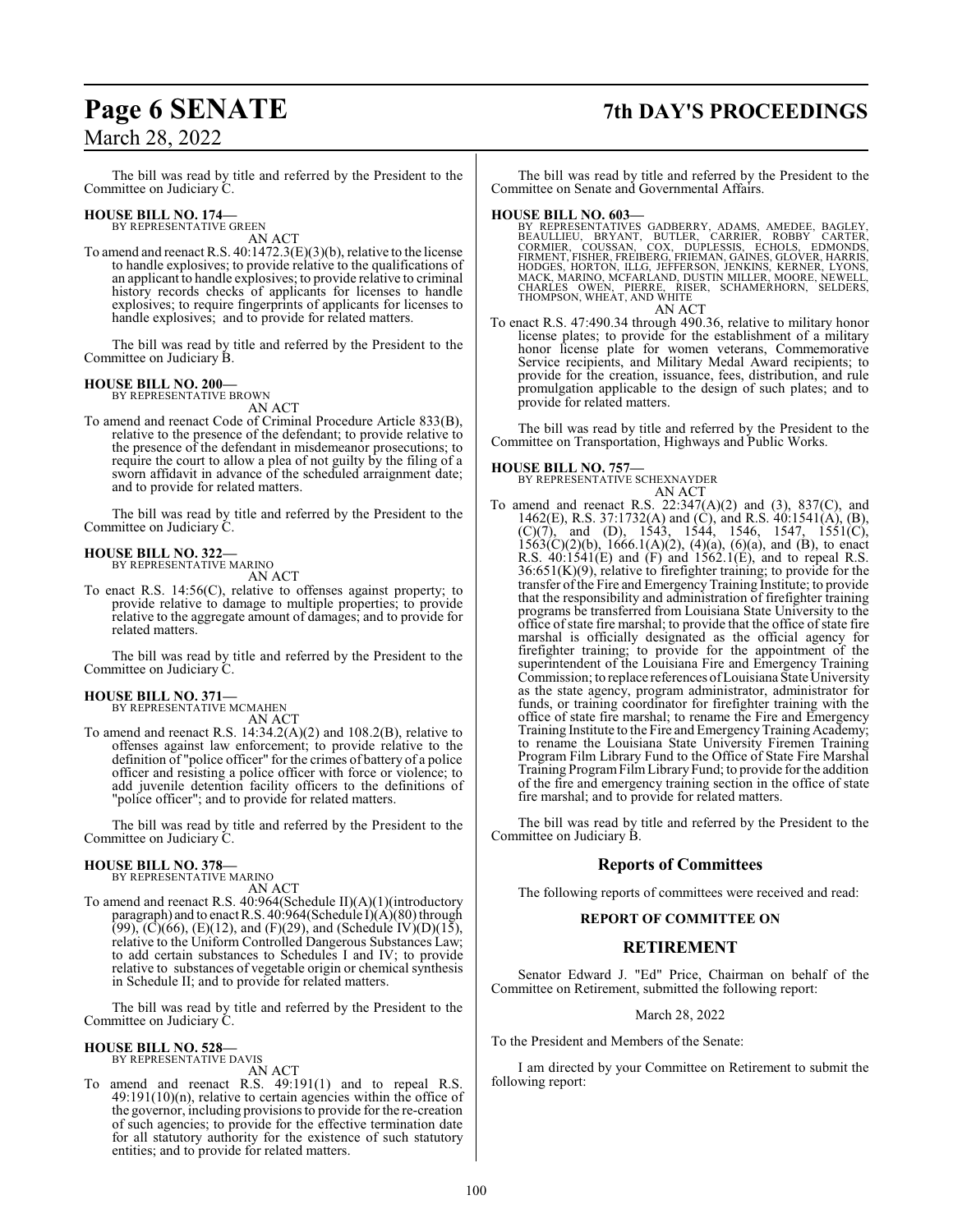## **7th DAY'S PROCEEDINGS Page 7 SENATE**

### **SENATE BILL NO. 5—** BY SENATOR PRICE

AN ACT

To enact R.S. 11:542.3, relative to the Louisiana State Employees' Retirement System; to provide with respect to a nonrecurring lump-sum supplemental payment to certain retirees and beneficiaries; to provide relative to eligibility for and calculation ofsuch payment; to provide for an effective date; and to provide for related matters.

Reported with amendments.

### **SENATE BILL NO. 6—** BY SENATOR PRICE

AN ACT

To provide a permanent benefit increase to retirees and beneficiaries of the Teachers' Retirement System of Louisiana; to authorize payments funded by the retirement system's experience account; to provide for qualifications for receipt of such payments; to provide relative to the amount of such payments; to provide for an effective date; and to provide for related matters.

Reported favorably.

### **SENATE BILL NO. 7—** BY SENATOR PRICE

AN ACT

To provide a permanent benefit increase to retirees and beneficiaries of the Louisiana State Police Retirement System; to authorize payments funded by the retirement system's experience account; to provide for qualifications for receipt of such payments; to provide relative to the amount of such payments; to provide for an effective date; and to provide for related matters.

Reported with amendments.

## **SENATE BILL NO. 8—** BY SENATOR PRICE

AN ACT

To amend and reenact R.S. 11:1307(E), 1310(A)(2)(a), 1312.1(A)(2) and (D)(2)(introductory paragraph), 1318, 1321(A)(1), 1322(B) and (D),  $1323(B)(1)$ , (C), and (D)(1), and  $1345.8(B)(1)$ , and to enact R.S. 11:1322.1, relative to the Louisiana State Police Retirement System; to provide with respect to benefits; to provide relative to qualifications for payment; to provide for clarification of statutory language; to provide relative to payment of benefits to a trust for specific beneficiaries; to provide for an effective date; and to provide for related matters.

Reported with amendments.

### **SENATE BILL NO. 9—** BY SENATOR ROBERT MILLS

AN ACT

To amend and reenact R.S. 11:1755(E)(1)(a) and (5), 1821(E), 1823(22), 1826(B), 1842, and 1843, to enact R.S. 11:1756(D), and to repeal R.S. 11:1823(23), relative to statewide retirement systems; to provide with respect to administration of and benefits provided by the systems; to provide relative to creditable service, conversion ofleave, and benefit payments; to provide relative to the powers, duties, and responsibilities of members of system boards of trustees; to provide for expenditure of system funds; to provide for actuarial investigations; to provide relative to cash deposit available for payment of benefits; to provide for an effective date; and to provide for related matters.

Reported with amendments.

**SENATE BILL NO. 10—** BY SENATORS MORRIS AND LUNEAU AN ACT

To enact R.S. 11:926.1, relative to the optional retirement plan of the Teachers'Retirement SystemofLouisiana; to allowa participant to execute an actuarial transfer fromthe optional retirement plan

# March 28, 2022

into the system's regular defined benefit retirement plan; to provide for an effective date; and to provide for related matters.

Reported with amendments.

Respectfully submitted, EDWARD J. "ED" PRICE Chairman

### **REPORT OF COMMITTEE ON**

### **FINANCE**

Senator Mack A. "Bodi" White Jr., Chairman on behalf of the Committee on Finance, submitted the following report:

March 28, 2022

To the President and Members of the Senate:

I am directed by your Committee on Finance to submit the following report:

## **SENATE BILL NO. 15—** BY SENATOR FRED MILLS

AN ACT To amend and reenact the introductory paragraphs of R.S. 39:198(I) and 198(I)(8), and R.S. 39:198(I)(2), (6), (8)(b) and (c), and (9), relative to contracts for fiscal intermediary services; to provide for the transfer of contract award oversight from the House and Senate committees on health and welfare to the Joint Legislative Committee on the Budget; and to provide for related matters.

Reported favorably.

**SENATE BILL NO. 16—** BY SENATOR FRED MILLS

AN ACT

To amend and reenact R.S. 27:437(C)(3), relative to the Video Draw Poker Device Fund; to provide for the use of monies in the fund; to provide for an effective date; and to provide for related matters.

Reported favorably.

**SENATE BILL NO. 80—** BY SENATOR WHITE

AN ACT

To amend and reenact R.S.  $40:1666.1(A)(1)$ ,  $4(a)$ , and  $(6)(a)$ , 1667.1(A)(1) and (2)(a), 1667.7(B) and (G), and 1667.9, relative to supplemental pay for firemen, police officers, law enforcement officers of certain state agencies and political subdivisions, deputy sheriffs, and full-time deputy sheriffs employed as field representatives or process servers, harbor police, bridge police, fireboat employees, and certain tribal officers and firemen; to provide for extra compensation for commissioned law enforcement officers employed by a public institution of higher education; to provide for extra compensation for certain harbor police officers, fireboat operators, certain tribal officers, and bridge police officers employed by the state; to provide for extra compensation for certain tribal firemen; to provide for extra compensation for certain fire protection officers with the Plaquemines Port Harbor and Terminal District; to provide for an effective date; and to provide for related matters.

Reported favorably.

### **SENATE BILL NO. 245—**

BY SENATOR ALLAIN AND REPRESENTATIVE COUSSAN AN ACT

To amend and reenact R.S. 30:83(F)(7), 86(E)(2), 89(C)(3), and 92(A) and (C), to enact R.S.  $30:83(F)(8)$ ,  $84(A)(3)$  and  $(8)$ , and to repeal R.S. 30:85(B), to provide for the Louisiana Oilfield Site Restoration Law; to provide for the Oilfield Site Restoration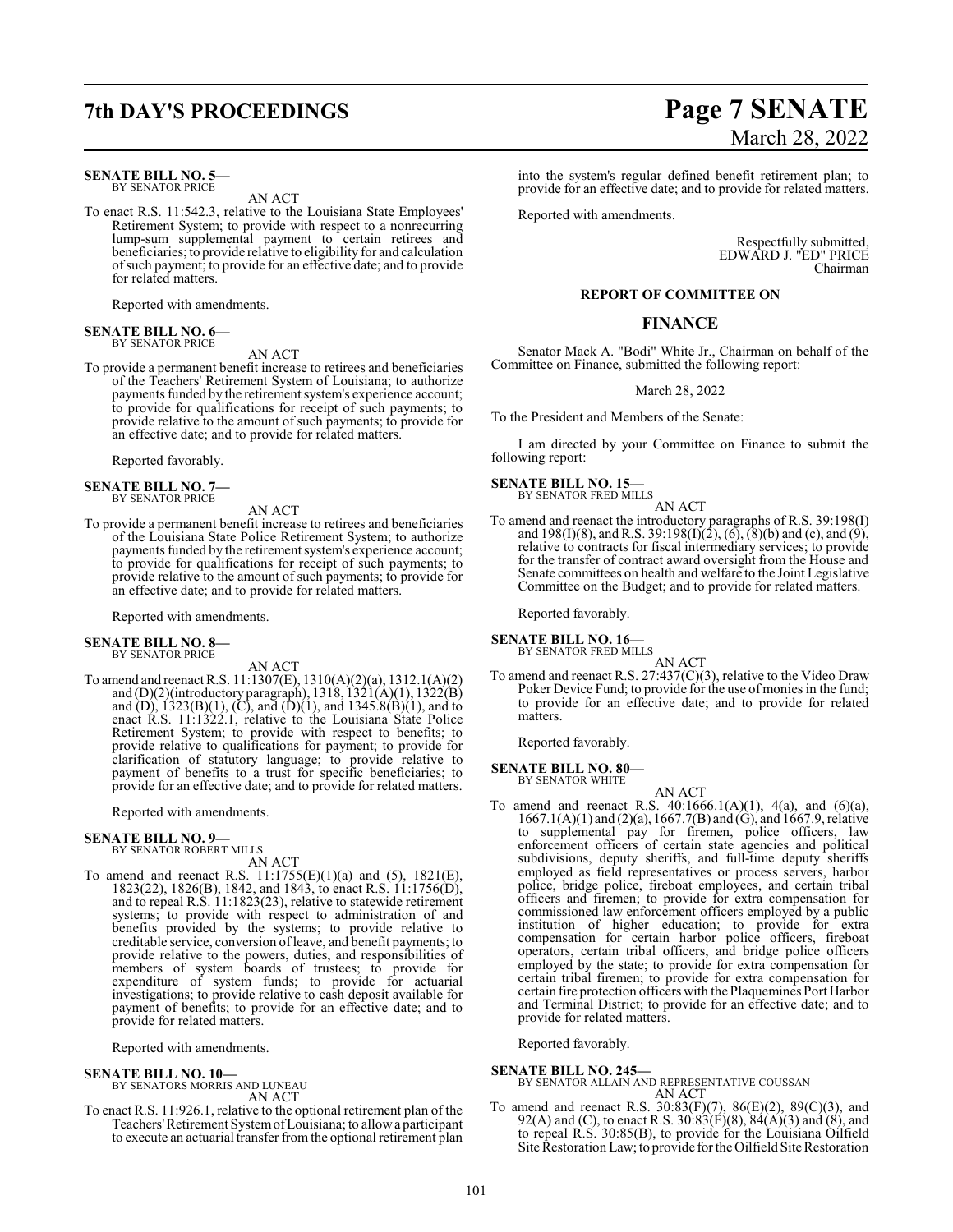# **Page 8 SENATE 7th DAY'S PROCEEDINGS**

Fund; to provide for the powers and duties of the Oilfield Site Restoration Commission and the secretary and assistant secretary of the Department of Natural Resources; to provide for contracts for site assessment or restoration; to provide for an executive director; and to provide for related matters.

Reported favorably.

**SENATE BILL NO. 260—** BY SENATOR HEWITT

### AN ACT

To amend and reenact R.S. 28:826(A) and (C)(1), and to repeal R.S.  $28:826(C)(3)$ , relative to the Community and Family Support System Fund; to change the name of the fund from the Community and Family Support System Fund to the Disability Services Fund; to provide for the purposes of the Disability Services Fund; and to provide for related matters.

Reported with amendments.

Respectfully submitted, MACK A. "BODI" WHITE JR. Chairman

### **REPORT OF COMMITTEE ON**

### **REVENUE AND FISCAL AFFAIRS**

Senator R. L. Bret Allain II, Chairman on behalf of the Committee on Revenue and Fiscal Affairs, submitted the following report:

### March 28, 2022

To the President and Members of the Senate:

I am directed by your Committee on Revenue and Fiscal Affairs to submit the following report:

### **SENATE BILL NO. 87—** BY SENATOR CATHEY

AN ACT

To amend and reenact R.S.  $39:112(C)(1)(b)$ , and  $(E)(2)(a)$ , and to enact R.S. 39:112(E)(3), relative to capital outlay; to provide for the approval of the Joint Legislative Committee on Capital Outlay of emergency projects; to provide for the reporting of projects that are exempt from providing a local match; to provide for an effective date; and to provide for related matters.

Reported with amendments.

### **SENATE BILL NO. 129—** BY SENATOR MORRIS

AN ACT

To amend and reenact R.S. 47:305.76(A) and 337.9(D)(34) and to enact R.S. 47:305.76(B)(24) through (42), relative to local sales and use tax; to provide an exemption from local sales and use tax for the purchase of certain infused or injected prescription drugs; to provide for applicable diseases and conditions; to provide for effectiveness; and to provide for related matters.

Reported with amendments.

### **SENATE BILL NO. 217—** BY SENATOR JACKSON

### AN ACT

To enact R.S. 47:305.77 and 337.9(D)(36), relative to local sales and use tax; to provide an exemption from local sales and use tax for the lease, rental, or purchase of tangible personal property or services by the Edward Via College of Osteopathic Medicine (VCOM); to provide for effectiveness; and to provide for related matters.

Reported favorably.

### **SENATE BILL NO. 293—** BY SENATOR ALLAIN

AN ACT

To enact R.S. 47:305.77, relative to sales and use tax rebates; to provide for a state sales and use tax rebate for the purchase of certain agricultural fencing materials by commercial farmers; to provide for limitations and conditions; to provide for definitions; to authorize the secretary of the Department of Revenue to promulgate rules; to provide for application deadlines; and to provide for related matters.

Reported with amendments.

Respectfully submitted, R. L. BRET ALLAIN II Chairman

### **Senate Bills and Joint Resolutions on Second Reading Reported by Committees**

**SENATE BILL NO. 17—**<br>BY SENATOR MIZELL

AN ACT

To amend and reenact R.S. 47:463.157(E), relative to motor vehicle prestige license plates; to provide relative to the "Save the Honeybee" special prestige license plate; to authorize financial aid for certain postgraduate students; and to provide for related matters.

Reported favorably by the Committee on Transportation, Highways and Public Works. The bill was read by title, ordered engrossed and passed to a third reading.

## **SENATE BILL NO. 21—** BY SENATOR ROBERT MILLS

AN ACT

To amend and reenact the introductory paragraph of R.S. 22:436(B) and to enact R.S. 22:436(B)(5) relative to requirements for approved unauthorized insurers; to provide for the submission of contact information; and to provide for related matters.

Reported favorably by the Committee on Insurance. The bill was read by title, ordered engrossed and passed to a third reading.

**SENATE BILL NO. 22—**

BY SENATOR BOUDREAUX AN ACT

To amend and reenact R.S. 36:259(B)(36), to enact R.S. 40:2018.7, and to repeal R.S. 40:2018.6, relative to the Palliative Care Interdisciplinary Advisory Council; to provide for placement within the Louisiana Department of Health; to provide for legislative intent; to provide for subject matter to be studied by the council; to provide for definitions; to provide for council membership; to provide for minimum organization and task requirements; to provide for staff support; to provide for recommendations to the legislature; to provide for termination; and to provide for related matters.

Reported favorably by the Committee on Health and Welfare. The bill was read by title, ordered engrossed and passed to a third reading.

## **SENATE BILL NO. 30—** BY SENATOR FRED MILLS

AN ACT To amend and reenact R.S. 40:2116 and to enact R.S. 40:2009.4(C), 2116.1, 2116.2, and 2180.2(12), relative to facility need review; to provide legislative authority for facility need review; to provide for healthcare provider types subject to facility need review; to provide for the facility need review committee; to provide for a nursing facility moratorium; to provide for exceptions; to provide for cost effective measures; to provide for notice of sex offenders living in certain facilities; and to provide for related matters.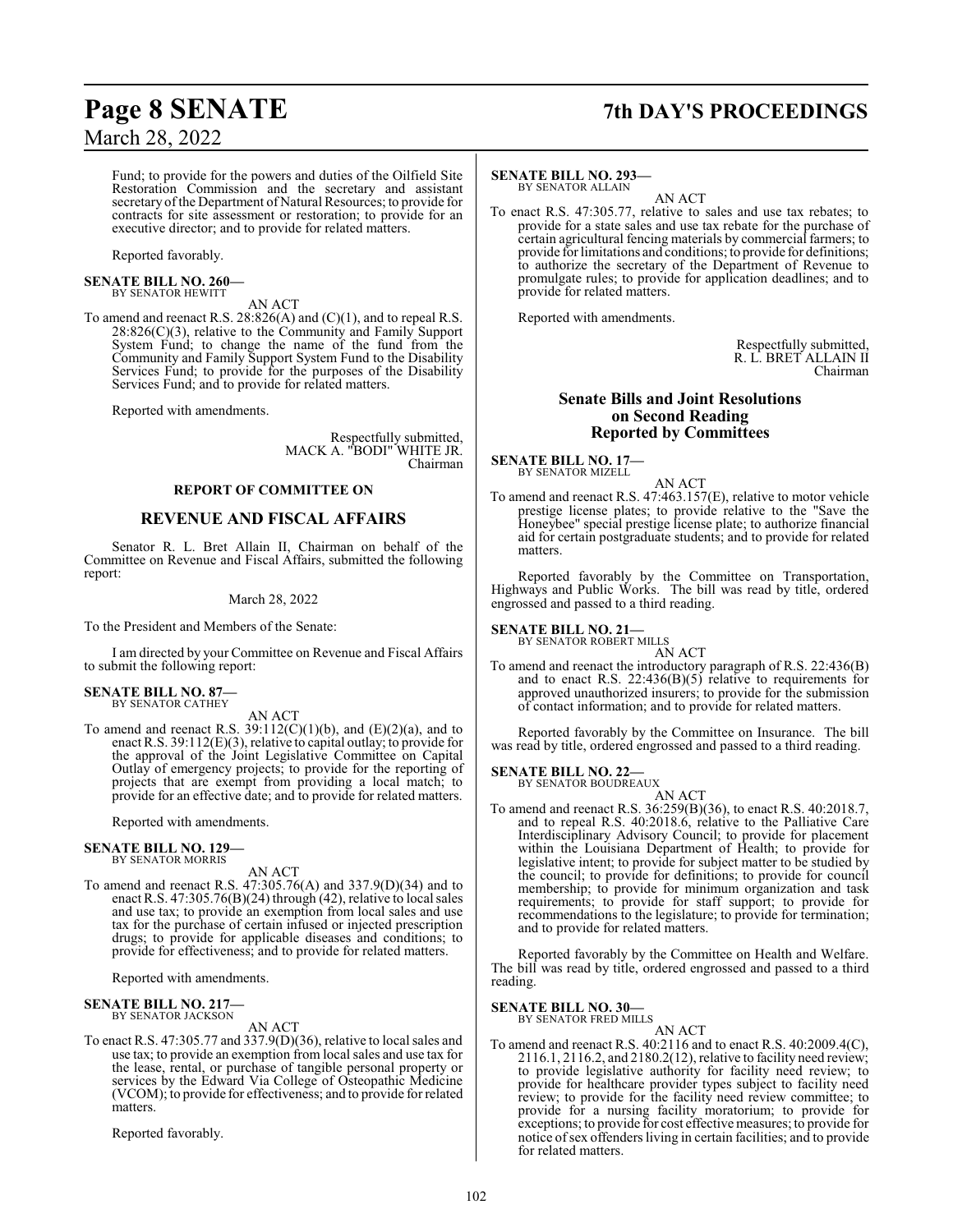## **7th DAY'S PROCEEDINGS Page 9 SENATE**

# March 28, 2022

Reported with amendments by the Committee on Health and Welfare.

### **SENATE COMMITTEE AMENDMENTS**

Amendments proposed by Senate Committee on Health and Welfare to Original Senate Bill No. 30 by Senator Fred Mills

AMENDMENT NO. 1

On page 2, line 10, delete "**No**" and insert "**The department may institute facility need review on licensing or certification to participate in the Title XIX program. Except as provided in R.S. 40:2116.1, no**"

AMENDMENT NO. 2 On page 2, delete line 20

AMENDMENT NO. 3 On page 2, line 21, change "**(3)**" to "**(2)**"

AMENDMENT NO. 4 On page 2, line 22, change "**(4)**" to "**(3)**"

AMENDMENT NO. 5 On page 2, line 23, change "**(5)**" to "**(4)**"

AMENDMENT NO. 6 On page 2, line 25, change "**(6)**" to "**(5)**"

AMENDMENT NO. 7 On page 2, line 27, change "**(7)**" to "**(6)**"

AMENDMENT NO. 8 On page 2, delete line 29

AMENDMENT NO. 9 On page 4, line 5, change "**(b)**" to "**(b)(i)**"

### AMENDMENT NO. 10

On page 4, line 7, after "**the application**" insert a period and delete the remainder of the line, delete lines 8 and 9, and insert the following:

"**(ii) Upon receipt of additional documentation and evidence from the applicant, the FNR committee shall conduct a supplemental application review and shall provide the applicant an opportunity to meet with the FNR committee or its designees as part of the review. The meeting may be conducted in-person or, at the discretion of the Louisiana Department of Health, through virtual means, including by telephone or virtual technology that facilitates synchronous interaction.**

**(iii) After a meeting conducted pursuant to Item (ii) of this Subparagraph, the applicant may documentation and evidence for consideration during the supplemental application review.**

**(iv) The decision on the supplemental application review shall be made by the FNR Committee.**"

AMENDMENT NO. 11

On page 4, line 17, after "**licensure**" insert "**or certification to participate in the Title XIX program as applicable**"

### AMENDMENT NO. 12

On page 5, between lines 22 and 23, insert the following: "**(11) Provisions and procedures for the revocation, suspension, and expiration of FNR approvals.**"

AMENDMENT NO. 13

On page 12, delete line 20 and insert the following:

"**§2116.1. Nursing facilities; facility need review; moratorium; exceptions**

**A.(1) The Louisiana Department of Health, in accordance with the Administrative Procedure Act, shall establish a facility need review process for nursing facilities consistent with the**

**regulations for licensure and for Title XIX of the Social Security Act.**

**(2) The department shall promulgate rules and regulations in accordance with the Administrative Procedure Act to provide for facility need review. The rules and regulations shall include but not be limited to the following:**

**(a) Criteria for review of nursing facility beds to determine if there is a need for additional beds.**

**(b) Specific duties of the department to review proposals for new facilities and determine the need therefor.**

**(c) Appropriate methodology for the collection of data necessary for the administration of the program.**

**(d) Procedures to grant and revoke approvals.**

**(e) Establishment of application fees.**

**(f) Procedures for review of applications by the department. (g) Procedures to request a fair hearing from a**

**determination made by the department. (h) Provisionsfor judicial review fromthe decision rendered**

**after a fair hearing.**

**(3) No new facility, service, or beds shall be licensed and certified to participate in the Title XIX program without the approval of the department based upon a determination of a need therefor in accordance with the provisions of this Section. Any person establishing, managing, or operating a new facility, service, or bed without the approval required by this Section shall be prohibited from participating in the Title XIX program.**"

AMENDMENT NO. 14 On page 12, line 21, change "**A.**" to "**B.(1)**"

AMENDMENT NO. 15 On page 12, line 22, after "**facilities**" insert "**which shall be in effect until July 1, 2027**"

AMENDMENT NO. 16 On page 12, line 23, change "**B.**" to "**(2)**" and change "**Subsection A of this Section**" to "**Paragraph (1) of this Subsection**"

AMENDMENT NO. 17 On page 12, line 25, change "**(1)**" to "**(a)**"

AMENDMENT NO. 18 On page 13, line 2, change "**(2)**" to "**(b)**"

AMENDMENT NO. 19 On page 13, delete lines 6 through 29 and on page 14, delete line 1

AMENDMENT NO. 20 On page 14, line 2, change "**(5)**" to "**(c)**"

AMENDMENT NO. 21 On page 14, line 7, after "**LTC-2 Report**" insert "**or its successor**"

AMENDMENT NO. 22 On page 14, line 13, change "**(6)**" to "**(d)**"

AMENDMENT NO. 23

On page 14, delete lines 14 and 15 and insert the following:

"**C.(1) Except as provided in Paragraphs (2), (3), and (4) of this Subsection, the Louisiana Department of Health shall suspend approval, certification, and enrollment of nursing facility beds which were previously approved to participate in the Title XIX program under a facility need review process, Section 1122 process, or any predecessor needs review process, unless the beds are certified and enrolled in the Title XIX program by December 31, 1997. The suspension shall be for the length of the moratorium imposed pursuant to Subsection B of this Section.**

**(2) The suspension shall not apply to existing approvals for replacement of existing nursing facilities, or approvals which are under judicial review, on August 15, 1997. The suspension shall not apply to approvals for alternate use of previously approved beds.**

**(3) In the case of previously approved but unbuilt nursing facilities or beds, the department shall not suspend approval, certification, and enrollment if construction has actually begun**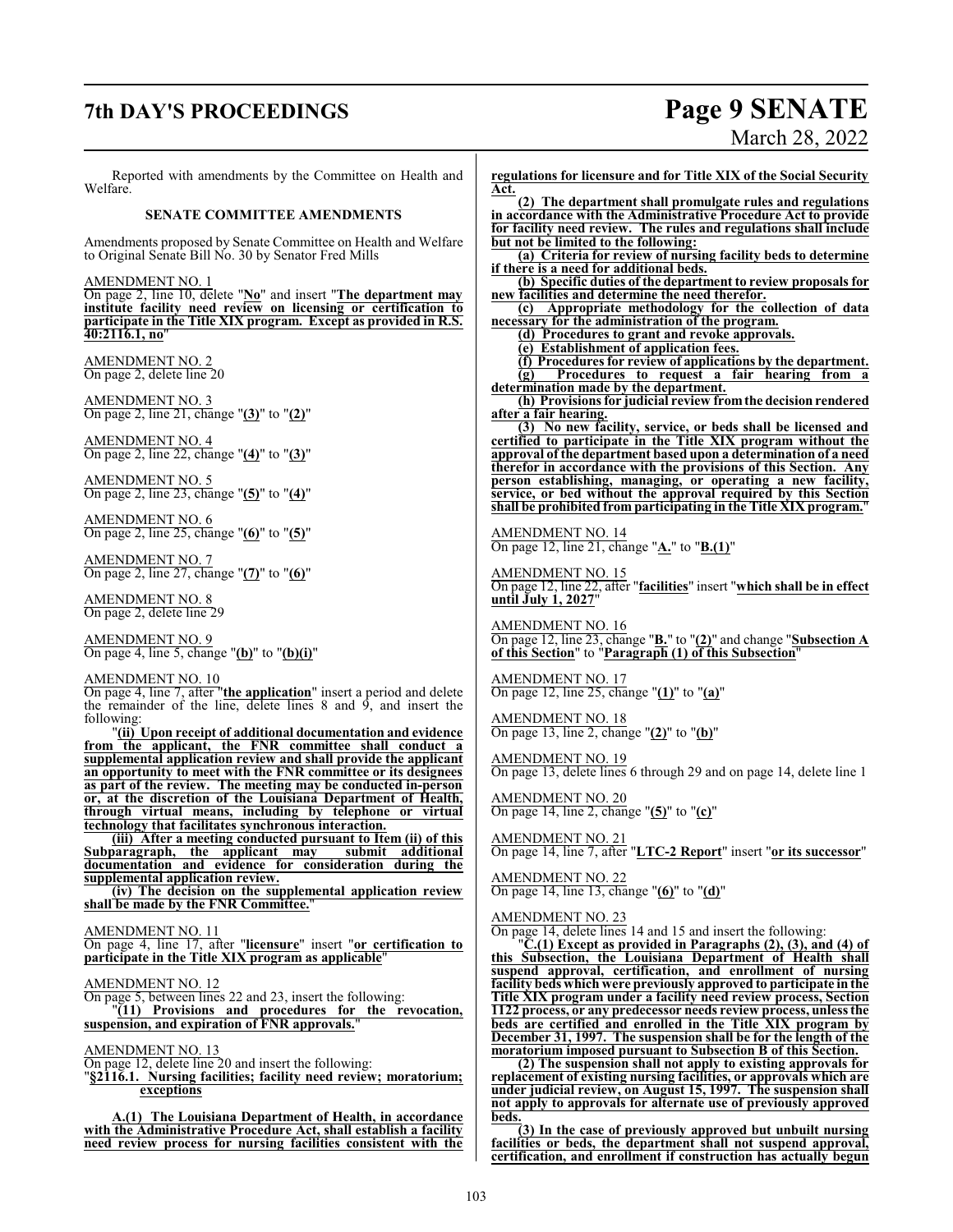## **Page 10 SENATE 7th DAY'S PROCEEDINGS**

March 28, 2022

**by June 30, 1998, and construction is completed and the facilities or beds are actually certified and enrolled in the Title XIX program by December 31, 1999. In such cases, the department shall suspend approval, certification, and enrollment of previously approved beds not certified and enrolled by December 31, 1999.**

**(4) In the case of previously approved but unbuilt nursing facilities or beds, if construction has actually begun by June 30, 1998, and construction is not completed and the facilities or beds are not actually certified and enrolled in the Title XIX program by December 31, 1999, the secretary of theLouisiana Department of Health may authorize the certification and enrollment of the beds by December 31, 2001. However, the extension shall not be granted unless the secretary determines that construction has not been completed due to circumstances beyond the control of the applicant, a written request for an extension was made prior to December 31, 1999, and financing has been approved for the beds. These provisions shall only be applicable in the case of a facility, the primary purpose of which is to replace an existing facility, but also in so doing, enrolling additional beds.**"

### AMENDMENT NO. 24

On page 14, line 18, after "**beds**" delete the remainder of the line

On motion of Senator Fred Mills, the committee amendment was adopted. The amended bill was read by title, ordered engrossed and passed to a third reading.

### **SENATE BILL NO. 39—** BY SENATOR BERNARD

AN ACT

To provide relative to state highways; to designate a portion of Louisiana Highway 493 in Natchitoches Parish as the "Augustin Metoyer Parkway"; and to provide for related matters.

Reported with amendments by the Committee on Transportation, Highways and Public Works.

### **SENATE COMMITTEE AMENDMENTS**

Amendments proposed by Senate Committee on Transportation, Highways and Public Works to Original Senate Bill No. 39 by Senator Bernard

### AMENDMENT NO. 1

On page 1, line 3, after "Metoyer" insert "Memorial" and after "Parkway"; insert "to provide for restrictions on costs of materials to the department;'

### AMENDMENT NO. 2

On page 1, line 9, at the beginning of the line insert "**Memorial**"

### AMENDMENT NO. 3

On page 1, line 11, delete the "**.**" and insert, "**provided local or private monies are**

**received by the department equal to the department's actual costs for material, fabrication, mounting posts, and installation of each sign, not to exceed the sum of five hundred fifty dollars per sign.**"

On motion of Senator McMath, the committee amendment was adopted. The amended bill was read by title, ordered engrossed and passed to a third reading.

### **SENATE BILL NO. 45—** BY SENATOR FOIL

### AN ACT

To amend and reenact R.S. 17:1948(A), relative to students with exceptionalities; to require public school governing authorities to adopt policies relative to the installation of and operation of cameras in certain classrooms upon the request of a parent or legal guardian by December 31, 2022; and to provide for related matters.

Reported with amendments by the Committee on Education.

### **SENATE COMMITTEE AMENDMENTS**

Amendments proposed by Senate Committee on Education to Original Senate Bill No. 45 by Senator Foil

### AMENDMENT NO. 1

On page 1, line 2, change "R.S. 17:1948(A)," to "R.S. 17:1948(A) and  $(E)$ , and to repeal R.S. 17:1948 $(G)$ ,"

### AMENDMENT NO. 2

On page 1, line 7, change "R.S. 17:1948(A) is" to "R.S. 17:1948(A) and  $(E)$  are"

### AMENDMENT NO. 3

On page 1, between lines 14 and 15, insert the following:

"E.**(1)** The governing authority of each public elementary and secondary school is authorized to accept, administer, and make use of federal, state, and local funds, any public and private grants and donations, and, when considered appropriate and feasible, to accept nonmonetary resources in the form of services or equipment for use in connection with the installation and operation of cameras pursuant to this Section.

**(2) Upon receipt of such funds, grants, donations, or nonmonetary resources, the governing authority shall install and operate the cameras according to the polices adopted pursuant to this Section.**

\* \* \* Section 2. R.S. 17:1948(G) is hereby repealed."

### AMENDMENT NO. 4

On page 1, at the beginning of line 15, change "Section 2." to "Section 3."

On motion of Senator Fields, the committee amendment was adopted. The amended bill was read by title, ordered engrossed and passed to a third reading.

## **SENATE BILL NO. 46—**<br>BY SENATOR ALLAIN

AN ACT To amend and reenact R.S. 13:783(F)(7), relative to expenses of the clerks of court; to provide for insurance premium costs for certain retirees; and to provide for related matters.

Reported favorably by the Committee on Judiciary B. The bill was read by title, ordered engrossed and passed to a third reading.

### **SENATE BILL NO. 61—**

BY SENATOR MCMATH AN ACT

To enact R.S. 47:463.214, relative to motor vehicle special prestige license plate; to provide for the establishment of the "Mental Health" special prestige license plate; to provide for creation, issuance, design, fees, distribution, and rule promulgation applicable to such license plates; and to provide for related matters.

Reported with amendments by the Committee on Transportation, Highways and Public Works.

### **SENATE COMMITTEE AMENDMENTS**

Amendments proposed by Senate Committee on Transportation, Highways and Public Works to Original Senate Bill No. 61 by Senator McMath

### AMENDMENT NO. 1

On page 1, line 9, after "**A.**" insert "**(1)**"

### AMENDMENT NO. 2

On page 1, between lines 13 and 14, insert

"**(2) The Department of Public Safety and Corrections, office of motor vehicles, shall create the special prestige license plate when the applicable statutory provisions are met and the**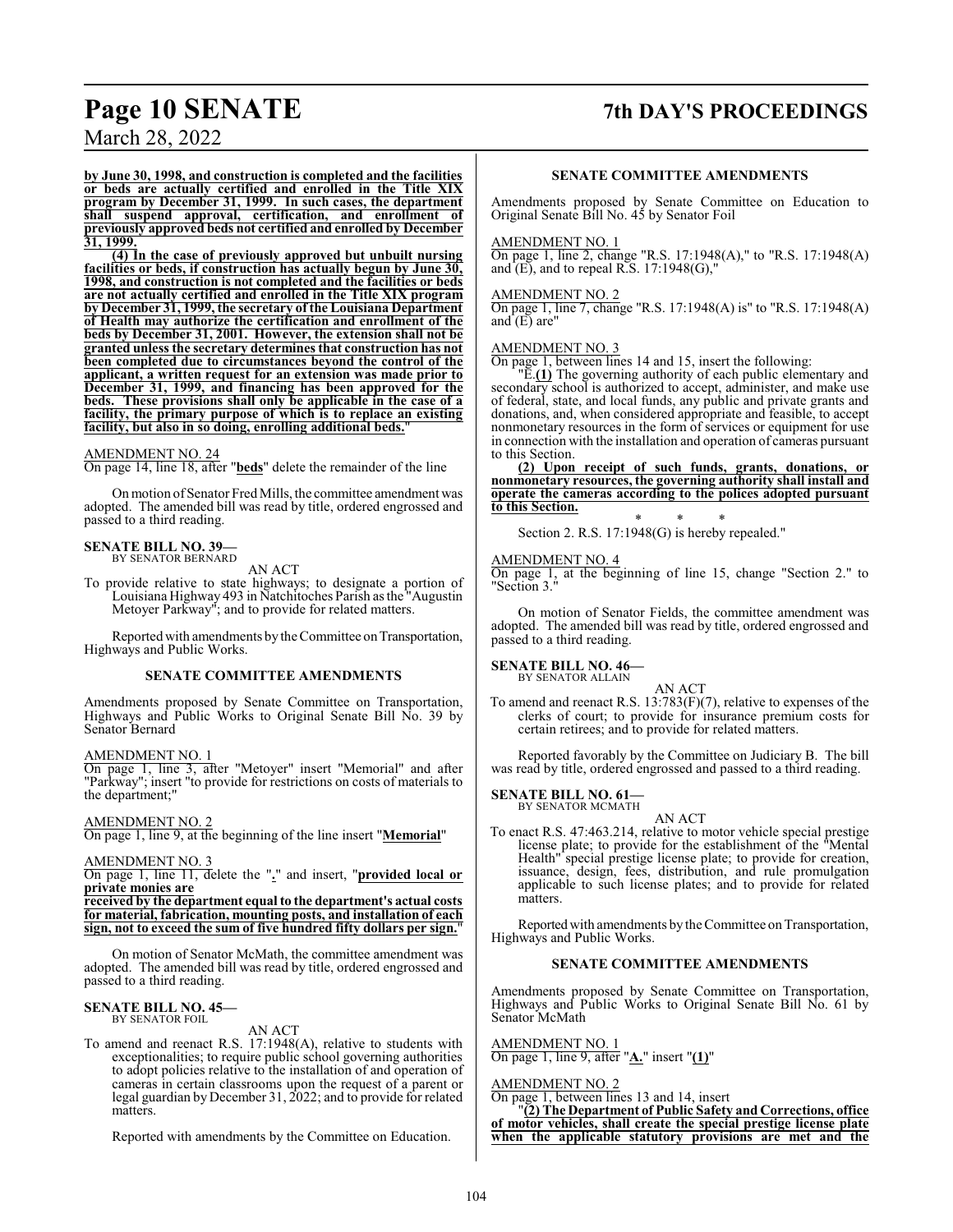## **7th DAY'S PROCEEDINGS Page 11 SENATE**

# March 28, 2022

### **department's electronic vehicle and title registration system is updated to accommodate the creation of new plates.**"

On motion of Senator McMath, the committee amendment was adopted. The amended bill was read by title, ordered engrossed and passed to a third reading.

### **SENATE BILL NO. 73—** BY SENATOR HEWITT

AN ACT

To enact R.S. 18:602(E)(5), relative to special elections for vacancies in certain local offices; to provide for exceptions; and to provide for related matters.

Reported with amendments by the Committee on Senate and Governmental Affairs.

### **SENATE COMMITTEE AMENDMENTS**

Amendments proposed by Senate Committee on Senate and Governmental Affairs to Original Senate Bill No. 73 by Senator Hewitt

### AMENDMENT NO. 1

On page 1, after line 14, insert:

"Section 2. This Act shall become effective upon signature by the governor or, if not signed by the governor, upon expiration of the time for bills to become law without signature by the governor, as provided by Article III, Section 18 of the Constitution of Louisiana. If vetoed by the governor and subsequently approved by the legislature, this Act shall become effective on the day following such approval."

On motion of Senator Hewitt, the committee amendment was adopted. The amended bill was read by title, ordered engrossed and passed to a third reading.

## **SENATE BILL NO. 74—**<br>BY SENATOR HEWITT

AN ACT

To amend and reenact R.S. 18:427(A), relative to poll watchers; to provide for qualifications; and to provide for related matters.

Reported favorably by the Committee on Senate and Governmental Affairs. The bill was read by title, ordered engrossed and passed to a third reading.

**SENATE BILL NO. 77—**<br>BY SENATORS LUNEAU, BARROW, BOUDREAUX, HENSGENS,<br>MCMATH, MIZELL AND POPE

AN ACT

To enact R.S. 46:153.3(C)(2), relative to Medicaid coverage for prescription drugs; to provide for prescribed drugs used to treat serious mental illness; and to provide for related matters.

Reported with amendments by the Committee on Health and Welfare.

### **SENATE COMMITTEE AMENDMENTS**

Amendments proposed by Senate Committee on Health and Welfare to Original Senate Bill No. 77 by Senator Luneau

AMENDMENT NO. 1 On page 1, line 3, delete "serious mental illness" and insert

"schizophrenia and schizotypal or delusion disorders"

AMENDMENT NO. 2

On page 1, line 15, delete "**serious mental illness**" and insert "**schizophrenia and schizotypal or delusion disorders**"

On motion of Senator Fred Mills, the committee amendment was adopted. The amended bill was read by title, ordered engrossed and passed to a third reading.

## **SENATE BILL NO. 78—**

BY SENATOR REESE

AN ACT To amend and reenact R.S. 38:2212.1(A)(2)(a), relative to the Public Bid Law; to provide relative to the purchase of certain law enforcement vehicles by local government; to increase the threshold amount for which public bid is necessary; and to provide for related matters.

Reported favorably by the Committee on Local and Municipal Affairs. The bill was read by title, ordered engrossed and passed to a third reading.

### **SENATE BILL NO. 84—**

BY SENATORS CORTEZ AND MCMATH AN ACT

To enact R.S. 47:463.214, relative to motor vehicle special prestige license plate; to provide for the establishment of the "Maddie's Footprints" special prestige license plate; to provide for creation, issuance, design, fees, distribution, and rule promulgation applicable to the license plates; and to provide for related matters.

Reported with amendments by the Committee on Transportation, Highways and Public Works.

### **SENATE COMMITTEE AMENDMENTS**

Amendments proposed by Senate Committee on Transportation, Highways and Public Works to Original Senate Bill No. 84 by Senator Cortez

AMENDMENT NO. 1 On page 1, line 9, after "**A.**" insert "**(1)**"

AMENDMENT NO. 2

On page 1, between lines 13 and 14, insert

"**(2) The Department of Public Safety and Corrections, office of motor vehicles, shall create the special prestige license plate when the applicable statutory provisions are met and the department's electronic vehicle and title registration system is updated to accommodate the creation of new plates.**"

On motion of Senator McMath, the committee amendment was adopted. The amended bill was read by title, ordered engrossed and passed to a third reading.

### **SENATE BILL NO. 88—**

BY SENATOR FRED MILLS

AN ACT To amend and reenact R.S.  $13:5554(G)(2)$  and (V), relative to the St. Martin Parish Sheriff's Office group insurance; to provide for payments of life and health insurance premium costs for retirees; to provide for eligibility requirements; and to provide for related matters.

Reported with amendments by the Committee on Judiciary B.

### **SENATE COMMITTEE AMENDMENTS**

Amendments proposed by Senate Committee on Judiciary B to Original Senate Bill No. 88 by Senator Fred Mills

AMENDMENT NO. 1

On page 1, line 15, after "on" change "and" to "**or**"

AMENDMENT NO. 2 On page 1, line 17, after "**to sheriffs**" delete the remainder of the line and insert the following: "**and deputy sheriffs hired or**"

### AMENDMENT NO. 3

On page 2, line 10, after "**on**" change "**and**" to "**or**"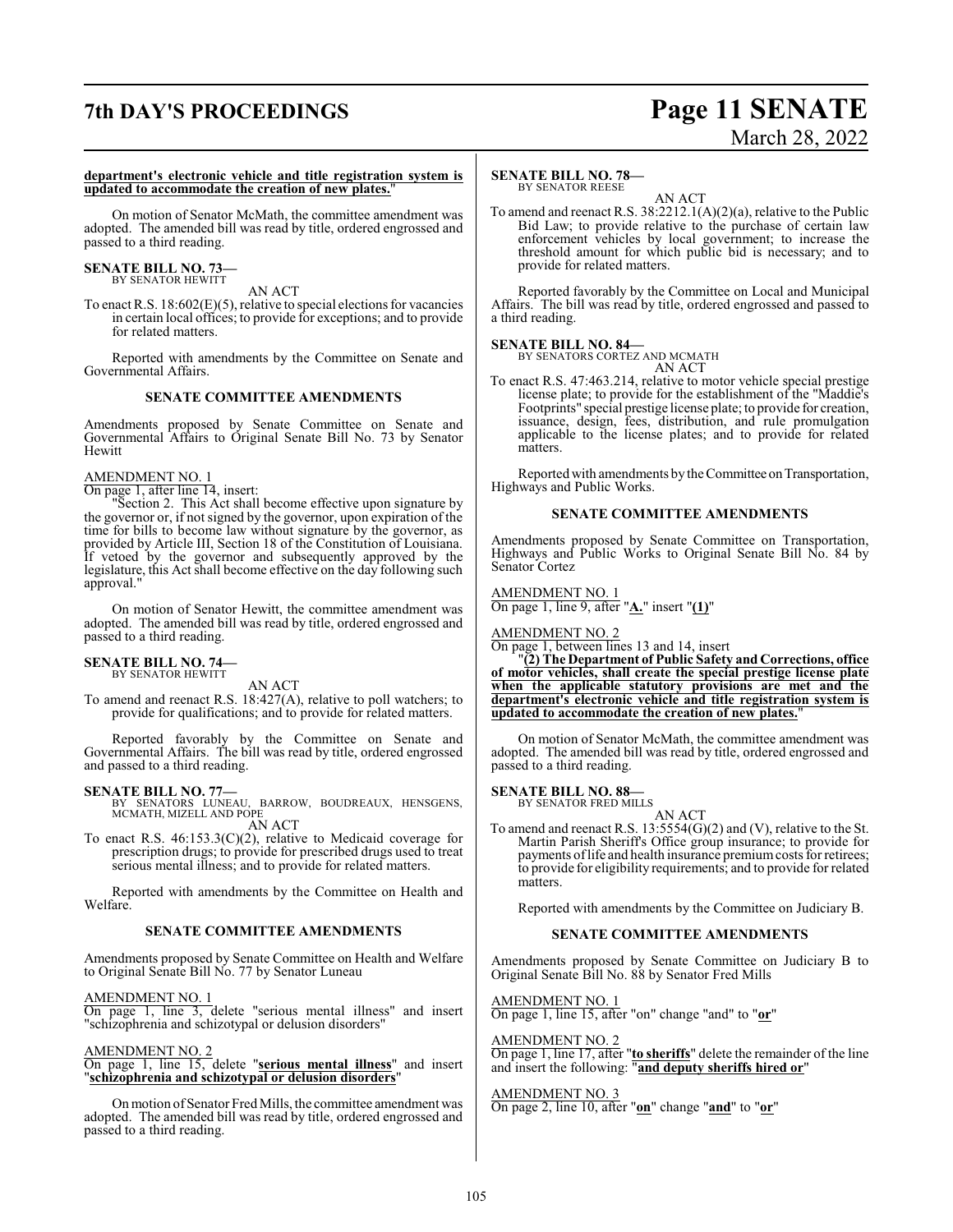# **Page 12 SENATE 7th DAY'S PROCEEDINGS**

AMENDMENT NO. 4

On page 2, line 13, after "**retired sheriff**" delete the comma "**,**" and insert "**and**"

AMENDMENT NO. 5 On page 2, line 14, after "**sheriff**" delete "**, and any other employee**"

### AMENDMENT NO. 6

On page 2, line 18, after "**the sheriff**" delete the remainder of the line and at the beginning of line 19, delete "**employee**" and insert the following: "**and deputy sheriff**"

AMENDMENT NO. 7 On page 2, line 19, after "**thirty**" insert "**continuous**"

### AMENDMENT NO. 8

On page 2, line 24, after "**the sheriff**" delete the remainder of the line and at the beginning of line 25, delete "**employee**" and insert the following: "**and deputy sheriff**"

### AMENDMENT NO. 9

On page 2, line 25, after "**twenty**" insert "**continuous**"

AMENDMENT NO. 10

On page 2, line 29, after "**on**" change "**and**" to "**or**"

On motion of Senator Smith, the committee amendment was adopted. The amended bill was read by title, ordered engrossed and passed to a third reading.

## **SENATE BILL NO. 97—** BY SENATOR BOUDREAUX

AN ACT

To amend and reenact R.S. 37:1203(B), relative to pharmacist licensure by reciprocity; to provide for licensure by reciprocity; and to provide for related matters.

Reported favorably by the Committee on Health and Welfare. The bill was read by title, ordered engrossed and passed to a third reading.

### **SENATE BILL NO. 110—**

BY SENATORS REESE, LUNEAU, MCMATH AND MILLIGAN AN ACT

To amend and reenact the introductory paragraph of R.S. 10:9-  $109(c)(6)$ ,  $9-109(c)(6)(C)$ , the introductory paragraph of  $(c)(7)$ and  $(c)(7)(C)$  and to enact R.S. 10:9-109 $(c)(8)$  and Part VII-A of Chapter 9 of Title 45 of the Louisiana Revised Statutes of 1950, to be comprised of R.S. 45:1271 through 1281, relative to utilities; to provide relative to secured transactions; to provide for security interests in energy transition property; to provide relative to energy transition property bonds; to provide for financing orders of the Public Service Commission; to provide for appeals of financing orders; to provide for the sale and perfection of true sale status of energy transition property; to provide for conflict of laws; to provide for nonimpairment of bonds by the state; to provide relative to the jurisdiction of the Public Service Commission; to provide for definitions, terms, requirements, conditions, and procedures; and to provide for related matters.

Reported with amendments by the Committee on Commerce, Consumer Protection, and International Affairs.

### **SENATE COMMITTEE AMENDMENTS**

Amendments proposed by Senate Committee on Commerce, Consumer Protection and International Affairs to Original Senate Bill No. 110 by Senator Reese

### AMENDMENT NO. 1

On page 2, line 10, after "**the**" insert "**following**"

AMENDMENT NO. 2 On page 6, line 1, delete "**located in this state**"

AMENDMENT NO. 3 On page 6, line 2, after "**utility**" and before the "**.**" insert "**furnishing electric service to customers within the state**"

AMENDMENT NO. 4

On page 16, between lines 5 and 6 insert:

"**(4) Establish the portion of energy transition costs allocated to this state of an electric utility that has an eligible electric generating facility and eligible mine used to furnish electric service to customers within the state.**"

AMENDMENT NO. 5

On page 16, line 6, change "**(4)**" to "**(5)**"

AMENDMENT NO. 6 On page 17, at the end of line 15, insert "**The court may affirm the commission's order or set it aside.**"

AMENDMENT NO. 7 On page 17, line 25, change "**45:1192**" to "**45:1193**"

### AMENDMENT NO. 8

On page 25, line 29, after "**C.(1)**" delete the remainder of the line and insert "**A security**"

On motion of Senator Henry, the committee amendment was adopted. The amended bill was read by title, ordered engrossed and passed to a third reading.

- **SENATE BILL NO. 116—** BY SENATORS BARROW,BOUDREAUX, MCMATH, MIZELLAND POPE AND REPRESENTATIVES LANDRY, MOORE AND SCHLEGEL AN ACT
- To amend and reenact R.S.  $36:251(C)(1)$  and to enact R.S.  $36:258(E)$ and R.S. 46:2527, relative to the office on women's health; to establish and provide for the office on women's health within the Louisiana Department of Health; to provide for an assistant secretary and staff of the office on women's health; to provide for the purposes, duties, and functions of the office on women's health; to provide for an effective date; and to provide for related matters.

Reported favorably by the Committee on Health and Welfare. The bill was read by title, ordered engrossed and recommitted to the Committee on Finance.

## **SENATE BILL NO. 117—** BY SENATOR LUNEAU

AN ACT To amend and reenact R.S. 22:1296(A), relative to insurers providing coverage for the temporary use of a motor vehicle not owned by an insured; to provide terms and conditions; and to provide for related matters.

Reported favorably by the Committee on Insurance. The bill was read by title, ordered engrossed and passed to a third reading.

### **SENATE BILL NO. 122—** BY SENATOR TALBOT

AN ACT

To amend and reenact R.S. 22:1296(A), relative to insurers providing coverage for the temporary use of a motor vehicle not owned by the insured; to provide terms and conditions; and to provide for related matters.

Reported with amendments by the Committee on Insurance.

### **SENATE COMMITTEE AMENDMENTS**

Amendments proposed by Senate Committee on Insurance to Original Senate Bill No. 122 by Senator Talbot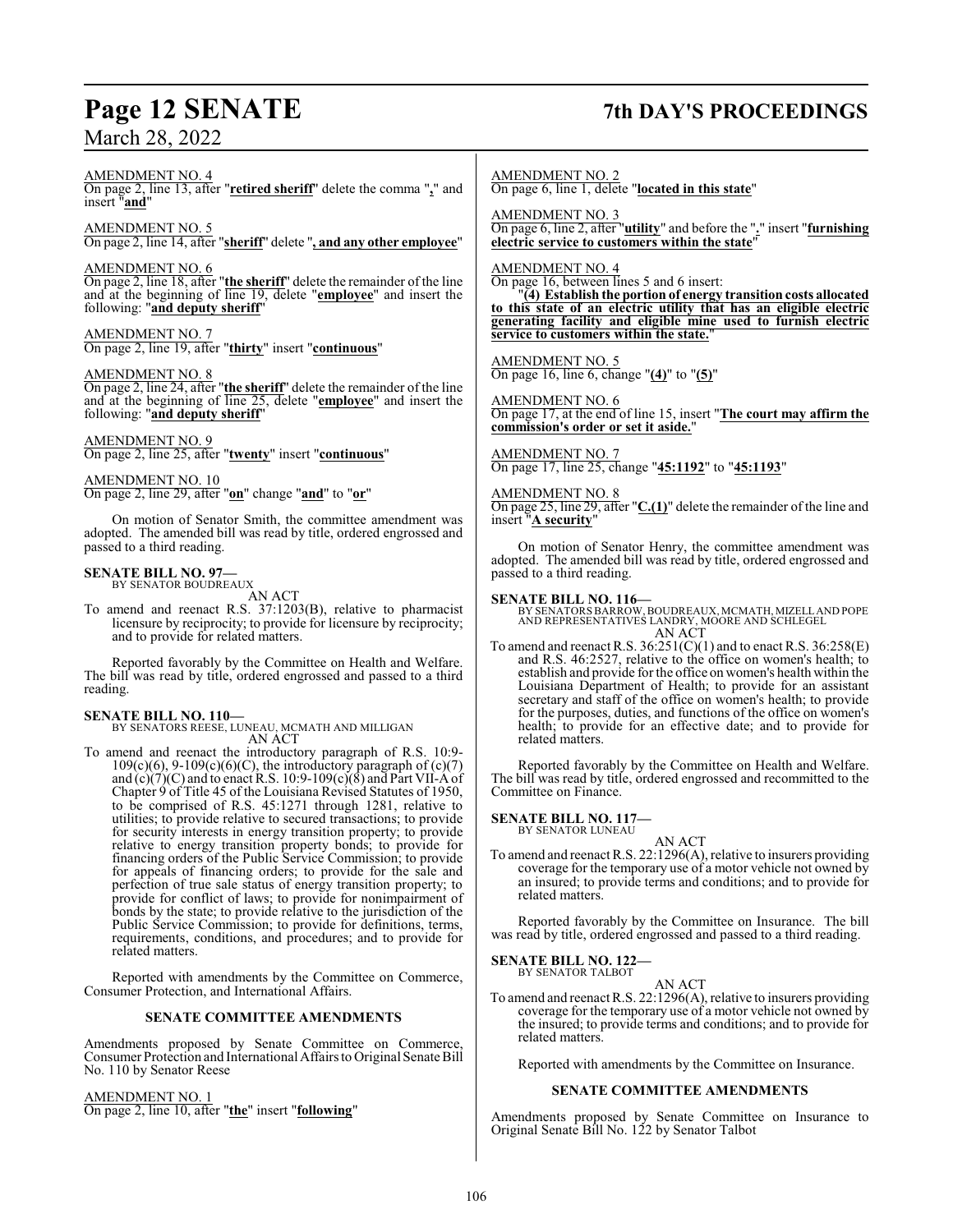# **7th DAY'S PROCEEDINGS Page 13 SENATE**

# March 28, 2022

### AMENDMENT NO. 1

On page 1, line 2, after "reenact" insert "R.S. 22:1282 and"

### AMENDMENT NO. 2

On page 1, delete line 6, and insert the following:

"Section 1. R.S. 22:1282 and 1296(A) are hereby amended and reenacted to read as follows:"

### AMENDMENT NO. 3

On page 1, between lines 6 and 7, insert the following:

"§1282. Standard motor vehicle insurance form; prohibited provisions

**A.** No motor vehicle liability insurance policy nor any uninsured motorist coverage for bodily injury shall limit the coverage of, or the amount that can be recovered by, the named insured, or the spouse or other family member of the named insured, or express or implied permissive users, for whom the policy provides coverage, to any amount less than the highest policy limit provided in the policy for the respective coverage or potential recovery.

**B. No motor vehicle liability insurance policy nor any uninsured motorist coverage for bodily injury shall limit the coverage of, or the amount that can be recovered by, the named insured, or the spouse or other family member of the named insured for whom the policy provides coverage, to any amount less than the highest policy limit provided in the policy for the respective coverage or potential recovery when any non-owned motor vehicle is in the custody of or being operated by the insured on a temporary basis with the express or implied permission of the vehicle owner.**

**C.** Any recovery **pursuant to this Section** is limited to damages actually sustained.

**D.** Any provision of a motor vehicle insurance policy issued in, or for delivery in, the state of Louisiana that is not in accord with this Section is contrary to the public policy of this state and shall be null and unenforceable. \* \* \*"

### AMENDMENT NO. 4

On page 1, delete lines 10 through 14, and insert the following: "**coverage to a non-owned temporary motor vehicle or to a substitute motor vehicle as defined in the applicable insurance policy and to a rental motor vehicle**"

### AMENDMENT NO. 5

On page 2, line 1, after "apply to the" insert "**non-owned**" and after "temporary" insert "**or**"

On motion of Senator Talbot, the committee amendment was adopted. The amended bill was read by title, ordered engrossed and passed to a third reading.

## **SENATE BILL NO. 159—** BY SENATOR WARD

AN ACT

To enact R.S. 13:5554(MM), relative to the Iberville Parish Sheriff's Office group insurance; to provide for payments of life and health insurance premium costs for retirees; to provide for eligibility requirements; and to provide for related matters. Reported with amendments by the Committee on Judiciary B.

### **SENATE COMMITTEE AMENDMENTS**

Amendments proposed by Senate Committee on Judiciary B to Original Senate Bill No. 159 by Senator Ward

AMENDMENT NO. 1

On page 1, line 13, after "**any sheriff**" change "**or**" to "**and**"

### AMENDMENT NO. 2

On page 2, line 4, after "**on**" change "**and**" to "**or**"

On motion of Senator Smith, the committee amendment was adopted. The amended bill was read by title, ordered engrossed and passed to a third reading.

### **SENATE BILL NO. 163—**

BY SENATORS TALBOT, BERNARD, FESI, JACKSON, ROBERT MILLS, PEACOCK, SMITH AND STINE AN ACT

To enact R.S. 22:1897, relative to the insurance claims process; to provide a policyholder a catastrophe claim process disclosure form; to provide for rules and regulations; and to provide for related matters.

Reported with amendments by the Committee on Insurance.

### **SENATE COMMITTEE AMENDMENTS**

Amendments proposed by Senate Committee on Insurance to Original Senate Bill No. 163 by Senator Talbot

AMENDMENT NO. 1

On page 2, between lines 9 and 10, insert the following:

"**(9) An explanation to let a policyholder know that if a policyholder files an insurance claim for damages to a property that has a mortgage loan, the policyholder needs to immediately notify the lender or mortgage servicer for that property to let the lender or servicer know an insurance claim has been filed.**

**(10) An explanation to let a policyholder know that if a policyholder receives an insurance settlement for damages on a property that has a mortgage loan, the policyholder may need to contact the lender or servicer for that property, as the lender or mortgage servicer may be a named payee on the check, and if so, the policyholder will need the lender or mortgage servicer to endorse the check in order to receive the funds.**

**(11) The process for filing a complaint with the Office of Financial Institutions if there is any dissatisfaction with how the lender or mortgage servicer handled the disbursement of the insurance proceeds.**"

On motion of Senator Talbot, the committee amendment was adopted. The amended bill was read by title, ordered engrossed and passed to a third reading.

### **SENATE BILL NO. 165—** BY SENATOR TALBOT

AN ACT

To amend and reenact R.S. 22:2436(C)(2)(a), and (D)(2), (D)(3), and (E)(2), and R.S. 22:2437(C), to enact R.S. 22:2436(D)(4) and R.S. 22:2439(D) and to repeal R.S. 22:2436(E)(3) relative to an internal claims and appeals process and external procedures for health insurance issuers; to provide requirements for certain processes and procedures; and to provide for related matters.

Reported favorably by the Committee on Insurance. The bill was read by title, ordered engrossed and passed to a third reading.

## **SENATE BILL NO. 174—** BY SENATOR REESE

AN ACT

To amend and reenact R.S. 12:1-1435(I) and to enact R.S. 6:518, 908, and 1153, relative to oppressed shareholders; to provide for shareholder's remedies; relative to bank holding companies; relative to shareholder's rights to withdrawshares; to provide for an effective date; and to provide for related matters.

Reported with amendments by the Committee on Commerce, Consumer Protection, and International Affairs.

### **SENATE COMMITTEE AMENDMENTS**

Amendments proposed by Senate Committee on Commerce, Consumer Protection and International Affairs to Original Senate Bill No. 174 by Senator Reese

### AMENDMENT NO. 1

On page 2, line 5, delete the colon "**:**" and insert the following: "**be subject to any policy, limitation, requirement, order, plan, directive, or enforcement action of any regulatory agency having jurisdiction over the bank holding company or any subsidiary insured by the Federal Deposit Insurance Corporation and shall**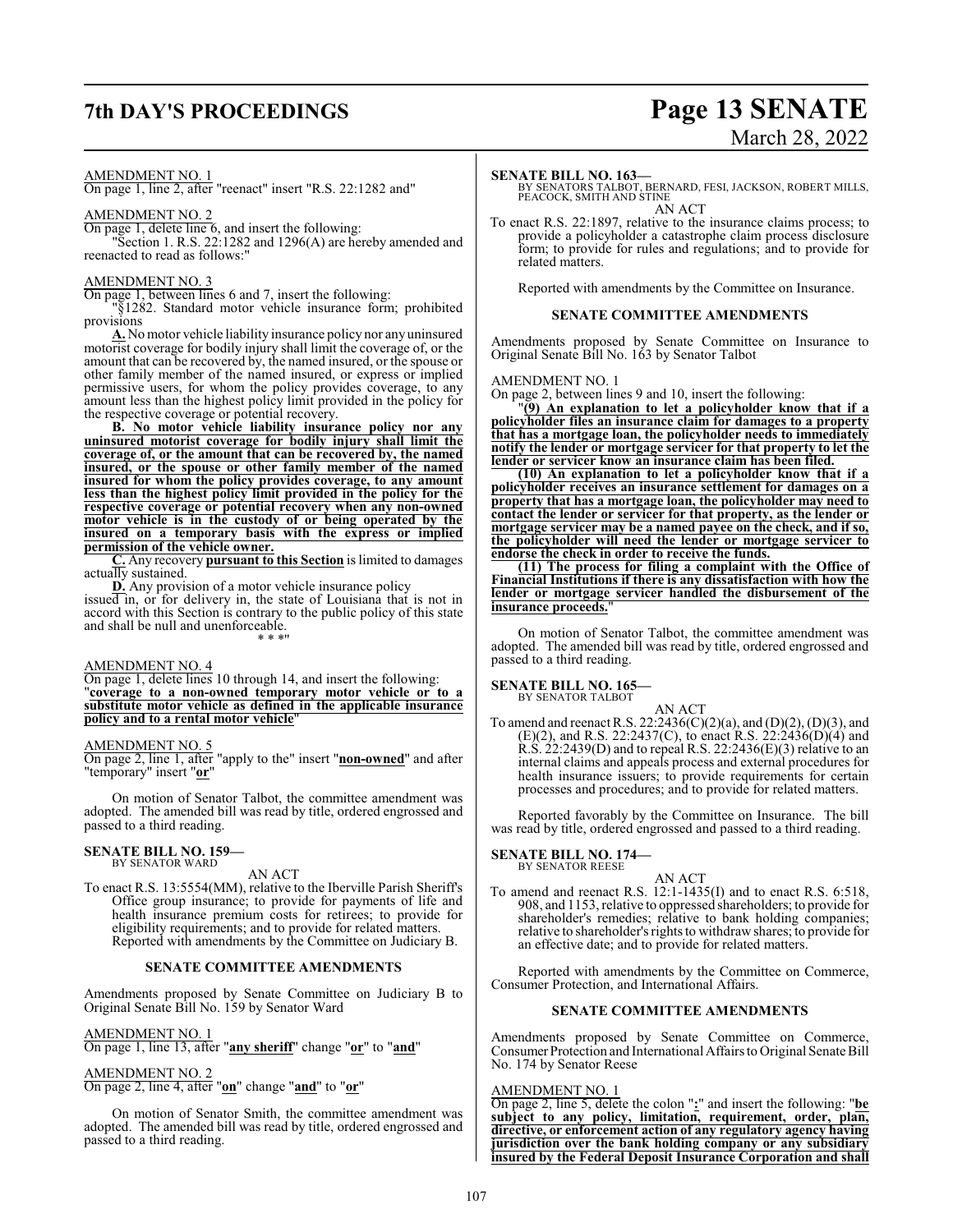## **Page 14 SENATE 7th DAY'S PROCEEDINGS**

March 28, 2022

**not cause the bank holding company or any subsidiary insured by the Federal Deposit Insurance Corporation to cease to be sufficiently capitalized under applicable law and regulations, or otherwise jeopardize the safety and soundness of the bank holding company or any of its subsidiaries insured by the Federal Deposit Insurance Corporation.**"

AMENDMENT NO. 2

On page 2, delete lines 6 through 14

On motion of Senator Henry, the committee amendment was adopted. The amended bill was read by title, ordered engrossed and passed to a third reading.

**SENATE BILL NO. 176—** BY SENATOR FIELDS

AN ACT

To amend and reenact R.S. 17:1982(1) and (3) and 1983, relative to the Blind Persons' Literacy Rights and Education Act; to provide for definitions; to provide relative to individualized assessment, planning, and supports; and to provide for related matters.

Reported with amendments by the Committee on Education.

### **SENATE COMMITTEE AMENDMENTS**

Amendments proposed by Senate Committee on Education to Original Senate Bill No. 176 by Senator Fields

### AMENDMENT NO. 1

On page 1, at the end of line 12, change "**vison**"to "**vision**"

AMENDMENT NO. 2 On page 1, line 13, between "**which**" and "**interferes**" delete "**significantly**"

### AMENDMENT NO. 3

On page 3, at the beginning of line 16, delete "**(3) A**" and insert the following:

"**(3) If deemed necessary through the assessments provided in Paragraphs (1) and (2) of this Subsection, a**"

### AMENDMENT NO. 4

On page 3, line 18, change "**At a minimum**" to "**As appropriate**"

### AMENDMENT NO. 5

On page 3, line 26, change "**and work**" to "**work, and community**"

AMENDMENT NO. 6

On page 4, line 10, change "**and work**" to "**work, and community**"

On motion of Senator Fields, the committee amendment was adopted. The amended bill was read by title, ordered engrossed and passed to a third reading.

### **SENATE BILL NO. 179—** BY SENATOR REESE

AN ACT

To enact Chapter 24-A of Title 51 of the Louisiana Revised Statutes of 1950, to be comprised of R.S. 51:1909.11, relative to annual filings and reporting requirements by charitable organizations; to provide for legislative approval of certain requirements; to provide for an effective date; and to provide for related matters.

Reported with amendments by the Committee on Commerce, Consumer Protection, and International Affairs.

### **SENATE COMMITTEE AMENDMENTS**

Amendments proposed by Senate Committee on Commerce, Consumer Protection and International Affairs to Original Senate Bill No. 179 by Senator Reese

### AMENDMENT NO. 1

On page 1, line 9, change "**Annual Filings by Charitable Organizations**" to "**ANNUAL FILINGS BY CHARITABLE ORGANIZATIONS**"

### AMENDMENT NO. 2

On page 1, line 14, delete "**burdensome**" and insert "**restrictive**"

### AMENDMENT NO. 3

On page 1, line 17, change "**requirements**" to "**requirement**" and delete "**burdensome provided in this**" and insert "**restrictive**"

### AMENDMENT NO. 4

On page 2, at the beginning of line 1, delete "**Section**" and after "**reviewed**" delete "**and approved**"

AMENDMENT NO. 5 On page 2, line 2, after "**Affairs**" delete the comma "**,**"

AMENDMENT NO. 6 On page 2, line 3, delete "**meeting jointly**"

On motion of Senator Henry, the committee amendment was adopted. The amended bill was read by title, ordered engrossed and passed to a third reading.

### **SENATE BILL NO. 193—** BY SENATOR HEWITT

AN ACT

To amend and reenact R.S. 17:71.3(E)(2)(b), relative to school board apportionment plans; to provide for review; to provide for challenges; and to provide for related matters.

Reported with amendments by the Committee on Senate and Governmental Affairs.

### **SENATE COMMITTEE AMENDMENTS**

Amendments proposed by Senate Committee on Senate and Governmental Affairs to Original Senate Bill No. 193 by Senator Hewitt

AMENDMENT NO. 1 On page 1, at the beginning of line 12, delete "**as determined by the secretary of state**"

AMENDMENT NO. 2 On page 1, line 12, after "void" insert "**by operation of law**"

### AMENDMENT NO. 3

On page 1, line 13, delete "Any declaration" and delete line 14 and insert: "**The secretary of state shall promptly notify the school board that the plan is null and void by operation of law. Any plan that is null and void under this Subsection may be declared valid** by a court

On motion of Senator Hewitt, the committee amendment was adopted. The amended bill was read by title, ordered engrossed and passed to a third reading.

### **SENATE BILL NO. 194—** BY SENATOR HEWITT

AN ACT

To enact R.S.  $17:2048.51(C)(23)$ , relative to the membership of the Louisiana Health Works Commission; to add a member representing the Louisiana State Nurses Association; and to provide for related matters.

Reported favorably by the Committee on Health and Welfare. The bill was read by title, ordered engrossed and passed to a third reading.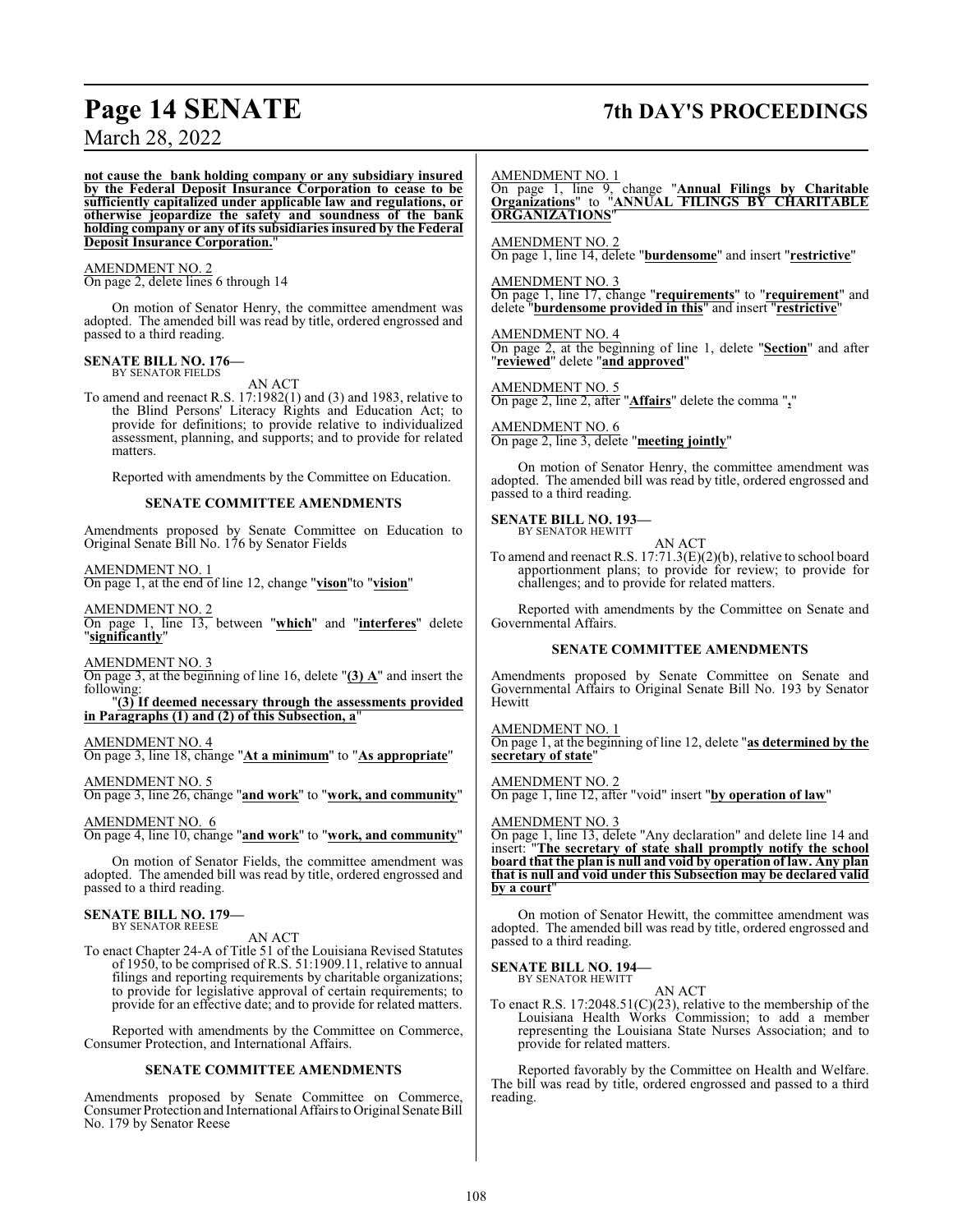# **7th DAY'S PROCEEDINGS Page 15 SENATE**

March 28, 2022

**SENATE BILL NO. 198—**

BY SENATORS TALBOT, BERNARD, FESI, JACKSON, PEACOCK, SMITH AND STINE AN ACT

To enact R.S. 22:46(14.1) and 1897, relative to the adjustment of claims; to provide for definitions; to provide for a written status report; to provide for a primary contact with the insurer; and to provide for related matters.

Reported with amendments by the Committee on Insurance.

### **SENATE COMMITTEE AMENDMENTS**

Amendments proposed by Senate Committee on Insurance to Original Senate Bill No. 198 by Senator Talbot

AMENDMENT NO. 1 On page 1, line 6, after "1897" change "is" to "are"

AMENDMENT NO. 2 On page 2, line 12, delete "**or**" and insert "**and**"

AMENDMENT NO. 3 On page 2, line 13, delete "**or**" and insert "**and**"

AMENDMENT NO. 4 On page 2, line 14, delete "**If the insurer has or intends to retain or consult**" and insert "**The retention of or intention to consult**"

### AMENDMENT NO. 5

On page 2, line 28, after "**information**" insert "**or otherwise requests**"

On motion of Senator Talbot, the committee amendment was adopted. The amended bill was read by title, ordered engrossed and passed to a third reading.

# **SENATE BILL NO. 210—** BY SENATOR STINE

AN ACT

To amend and reenact the introductory paragraph of R.S. 22:337(A), relative to foreign and alien insurers; to provide for imposition of a fine in lieu of suspension or revocation of certificate of authority; and to provide for related matters.

Reported favorably by the Committee on Insurance. The bill was read by title, ordered engrossed and passed to a third reading.

## **SENATE BILL NO. 211—** BY SENATOR STINE

AN ACT

To amend and reenact R.S.  $47:463.61(E)(2)$  and (3), to provide relative to the "Choose Life" special prestige license plate; to add the needs of expectant mothers considering parenting their child to the approved use of royalty fee; and to provide for related matters.

Reported favorably by the Committee on Transportation, Highways and Public Works. The bill was read by title, ordered engrossed and passed to a third reading.

### **SENATE BILL NO. 212—**

BY SENATORS STINE, FESI AND SMITH

AN ACT

To enact Chapter 22 of Title 22 of the Louisiana Revised Statutes of 1950, to be comprised of R.S. 22:2651 through 2657, relative to establishing a mediation program for a catastrophic event; to provide insureds an alternative way to settle residential property insurance claims; to provide terms and conditions; and to provide for related matters.

Reported with amendments by the Committee on Insurance.

### **SENATE COMMITTEE AMENDMENTS**

Amendments proposed by Senate Committee on Insurance to Original Senate Bill No. 212 by Senator Stine

AMENDMENT NO. 1 On page 3, line 2, change "**chapter**" to "**Chapter**"

### AMENDMENT NO. 2

On page 3, delete lines 22 and 23, and insert the following: "**(9) All in-person mediations shall be conducted statewide in a metropolitan statistical area at an office or business**"

## AMENDMENT NO. 3

On page 4, line 8, change "**chapter**" to "**Chapter**"

AMENDMENT NO. 4

On page 6, line 24, after "**disclosure form**" delete "**(disclosure)**"

On motion of Senator Talbot, the committee amendment was adopted. The amended bill was read by title, ordered engrossed and passed to a third reading.

### **SENATE BILL NO. 223—** BY SENATOR LAMBERT

AN ACT

To enact R.S. 47:463.214, relative to motor vehicle special prestige license plate; to provide for the establishment of the "Mississippi State University Alumni Association" special prestige license plate; to provide for creation, issuance, design, fees, distribution, and rule promulgation applicable to such license plates; and to provide for related matters.

Reported with amendments by the Committee on Transportation, Highways and Public Works.

### **SENATE COMMITTEE AMENDMENTS**

Amendments proposed by Senate Committee on Transportation, Highways and Public Works to Original Senate Bill No. 223 by Senator Lambert

AMENDMENT NO. 1 On page 1, line 11, after "**A.**", insert "**(1)**"

AMENDMENT NO. 2

On page 1, between lines 16 and 17, insert

"**(2) The Department of Public Safety and Corrections, office of motor vehicles, shall create the special prestige license plate when the applicable statutory provisions are met and the department's electronic vehicle and title registration system is updated to accommodate the creation of new plates.**"

On motion of Senator McMath, the committee amendment was adopted. The amended bill was read by title, ordered engrossed and passed to a third reading.

**SENATE BILL NO. 224—** BY SENATOR HEWITT

AN ACT

To enact R.S. 42:17.2, relative to meetings of legislative houses and committees during a gubernatorially declared state of disaster or emergency; to provide for public input; to provide for an effective date; and to provide for related matters.

Reported with amendments by the Committee on Senate and Governmental Affairs.

### **SENATE COMMITTEE AMENDMENTS**

Amendments proposed by Senate Committee on Senate and Governmental Affairs to Original Senate Bill No. 224 by Senator Hewitt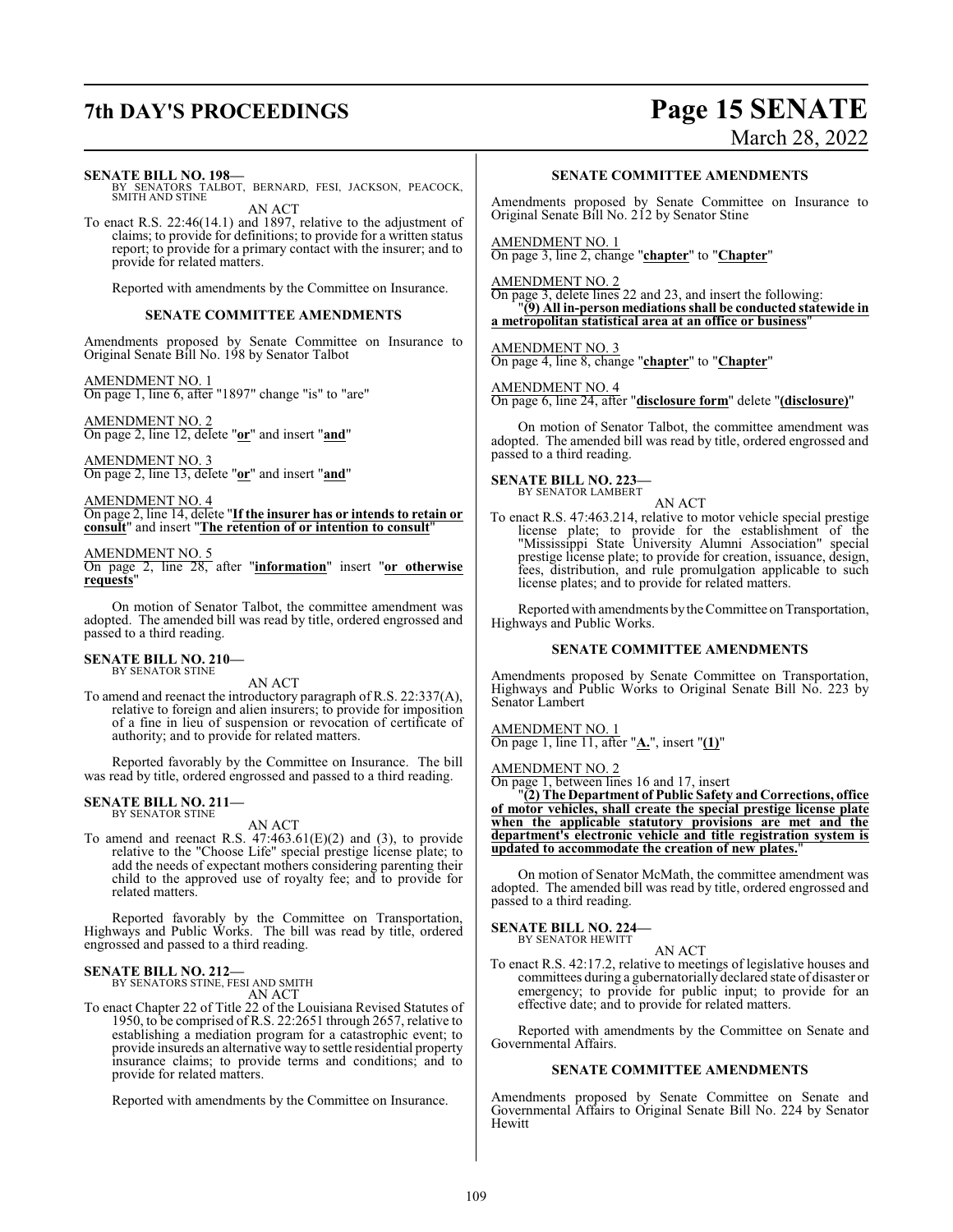## **Page 16 SENATE 7th DAY'S PROCEEDINGS**

## March 28, 2022

### AMENDMENT NO. 1

On page 1, delete lines 9 through 14 and insert:

"**A. Notwithstanding any other provision of this Chapter to the contrary, members of the legislature or legislative committee may remotely attend, participate, vote, and transact business via electronic means provided:**

**(1) The governor has declared a state of emergency or disaster and the nature of the emergency or disaster would cause a meeting of the legislature or legislative committee conducted pursuant to the other provisions of this Chapter to be detrimental to the health, safety, or welfare of the public.**

**(2) The presiding officer of the house of which he is a member certifies on the notice of the meeting that the agenda of the meeting is limited to one or more of the following:**

**(a) Matters that are directly related to the legislature's response to the disaster or emergency and are critical to the health, safety, or welfare of the public.**

**(b) Matters that if they are delayed will cause curtailment of vital public services or severe economic dislocation and hardship.**

**(c) Matters that are critical to continuation of the business of the legislature and that are not able to be postponed to a meeting held in accordance with the other provisions of this Chapter due to a legal requirement or other deadline that cannot** be postponed or delayed by the legislature.

### AMENDMENT NO. 2

On page 2, line 13, after "**legislature**" and before "**shall**" insert "**or legislative committee**"

### AMENDMENT NO. 3

On page 2, line 15, after "**legislature**" and before "**shall**" insert "**or legislative committee**"

### AMENDMENT NO. 4

On page 2, between lines 22 and 23 insert:

"**(5) Before being allowed to testify, each person appearing before a legislative committee shall swear or affirm that his testimony is true and correct. He shall then be considered to be under oath while providing testimony before the committee and subject to punishment for contempt.**"

On motion of Senator Hewitt, the committee amendment was adopted. The amended bill was read by title, ordered engrossed and passed to a third reading.

### **SENATE BILL NO. 225—** BY SENATOR HEWITT

A JOINT RESOLUTION

Proposing to amend Article XII, Section 11 of the Constitution of Louisiana, relative to continuity of government during periods of emergency; to provide relative to sessions, meetings, and proceedings of the legislature and legislative bodies; to provide relative to member participation and voting; to provide certain procedures, terms, conditions, and requirements; and to specify an election for submission of the proposition to electors and provide a ballot proposition.

Reported with amendments by the Committee on Senate and Governmental Affairs.

### **SENATE COMMITTEE AMENDMENTS**

Amendments proposed by Senate Committee on Senate and Governmental Affairs to Original Senate Bill No. 225 by Senator Hewitt

### AMENDMENT NO. 1

On page 1, line 13, after "legislature" and before "orderly" delete "**by law** shall provide for" and insert "**is authorized by law and rules to provide for the**"

### AMENDMENT NO. 2

On page 2, line 1, after "**preserve**" and before "**continuity**" insert "**the**"

### AMENDMENT NO. 3

On page 2, line 2, after "**meetings**" and before "**may**" insert "**via electronic means**"

On motion of Senator Hewitt, the committee amendment was adopted. The amended bill was read by title, ordered engrossed and passed to a third reading.

# **SENATE BILL NO. 258—** BY SENATOR HEWITT

AN ACT

To amend and reenact R.S. 18:401.3(B), (C), and (D)(1), (2)(a)(i) and (ii), (3), and (4), and to enact R.S.  $18:401.3(E)$ , relative to emergency election plans; to provide for reasons for the development of a plan; to authorize alternative plans; to provide for procedures for approval of a plan; to provide for an effective date; and to provide for related matters.

Reported favorably by the Committee on Senate and Governmental Affairs. The bill was read by title, ordered engrossed and passed to a third reading.

### **SENATE BILL NO. 261—** BY SENATOR FIELDS

AN ACT To amend and reenact R.S. 17:3162(C)(11) through (14), 3163(B), 3164(C), and 3165(B), to enact R.S. 17:3162(C)(15) and (16) and 3164.1, and to repeal R.S. 17:3129.8, relative to transfer pathways; to provide for a comprehensive systemof articulation and transfer of credit between and among secondary and postsecondary education; to provide relative to the duties of the statewide articulation and transfer council; to provide relative to the guarantees in statewide articulation agreements; to provide relative to the Board of Regents' duties in the common course numbering system; to provide for the creation of statewide transfer pathways in major programs; and to provide for related matters.

Reported with amendments by the Committee on Education.

### **SENATE COMMITTEE AMENDMENTS**

Amendments proposed by Senate Committee on Education to Original Senate Bill No. 261 by Senator Fields

### AME<u>NDMENT NO. 1</u>

On page 4, line 7, after "**Regents**" insert "**, in consultation with the Statewide Articulation and Transfer Council,**"

On motion of Senator Fields, the committee amendment was adopted. The amended bill was read by title, ordered engrossed and passed to a third reading.

# **SENATE BILL NO. 264—**<br>BY SENATOR BOUIE

AN ACT

To amend and reenact R.S. 22:165(B) and to enact R.S. 22:81(D), 82(D) and (E), 111(D), 112(D) and (E), and 165(C), relative to capital and surplus requirements for certain domestic insurers; to provide for minimum requirements for domestic insurers writing homeowner's and fire and allied lines insurance; and to provide for related matters.

Reported favorably by the Committee on Insurance. The bill was read by title, ordered engrossed and passed to a third reading.

## **SENATE BILL NO. 267—** BY SENATOR HEWITT

To amend and reenact R.S. 24:53(A)(6) and (7) and R.S. 49:74(A)(6) and (7) and to enact R.S.  $24:53(A)(8)$  and R.S.  $49:74(A)(8)$ , relative to registration of lobbyists; to provide for required information; to require disclosure of whether the registrant has completed certain required training; and to provide for related matters.

AN ACT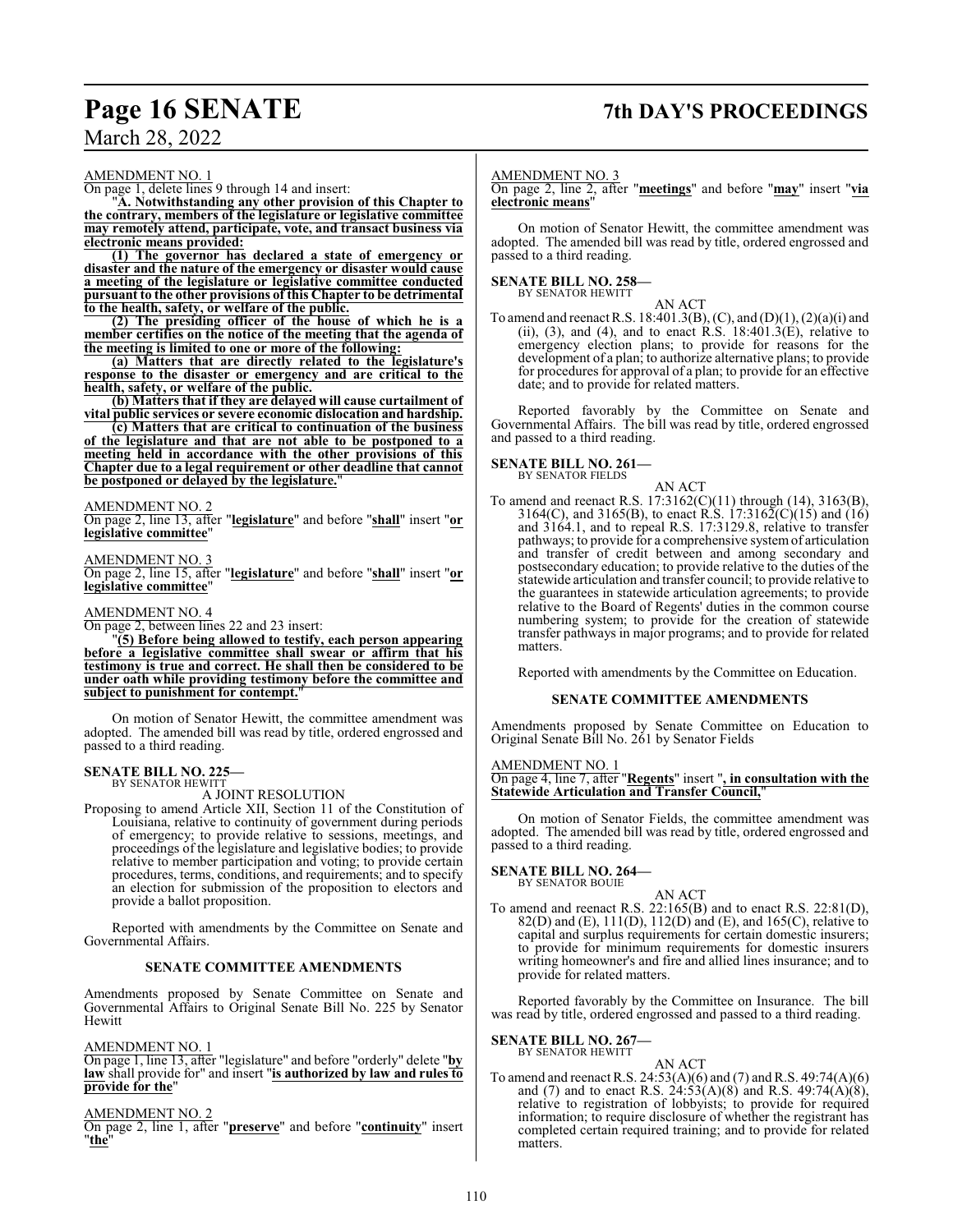# **7th DAY'S PROCEEDINGS Page 17 SENATE**

# March 28, 2022

Reported favorably by the Committee on Senate and Governmental Affairs. The bill was read by title, ordered engrossed and passed to a third reading.

**SENATE BILL NO. 270—** BY SENATOR WOMACK

AN ACT

To amend and reenact R.S. 56:329(B)(1), relative to fish and other aquatic life; to provide with respect to sport and commercial fishing; to provide relative to obstruction of streams or lakes; to provide for an effective date; and to provide for related matters.

Reported with amendments by the Committee on Natural Resources.

### **SENATE COMMITTEE AMENDMENTS**

Amendments proposed by Senate Committee on Natural Resources to Original Senate Bill No. 270 by Senator Womack

AMENDMENT NO. 1

On page 1, at the beginning of line 12, change "herein" to "**in this Section**"

AMENDMENT NO. 2

On page 1, at the beginning of line 15, change "**non-game**" to "**nongame freshwater**"

### AMENDMENT NO. 3

On page 1, line 16, change "**non-game**" to "**nongame freshwater**"

### AMENDMENT NO. 4

On page 1, line 17, change "**four inches**" to "**three and one-half inches bar**"

On motion of Senator Hensgens, the committee amendment was adopted. The amended bill was read by title, ordered engrossed and passed to a third reading.

### **SENATE BILL NO. 281—** BY SENATOR BERNARD

AN ACT

To amend and reenact R.S. 18:154(D)(4) and to enact R.S. 18:154(D)(5), relative to confidentiality of certain records for candidates; to provide for exceptions; and to provide for related matters.

Reported favorably by the Committee on Senate and Governmental Affairs. The bill was read by title, ordered engrossed and passed to a third reading.

### **SENATE BILL NO. 283—** BY SENATOR BERNARD

AN ACT

To amend and reenact R.S. 18:1945(C), relative to redistricting plans; to provide for redistricting plan submission requirements; and to provide for related matters.

Reported favorably by the Committee on Senate and Governmental Affairs. The bill was read by title, ordered engrossed and passed to a third reading.

### **SENATE BILL NO. 285—** BY SENATOR SMITH

AN ACT

To amend and reenact 14:90.4(B), R.S. 26:80(F)(1)(b), 280(A)(7) and (F)(1)(b), and R.S. 27:3(20) and (21), 11(G), and  $29.3(A)(1)$ , relative to the gaming control board; to provide relative to video draw poker laws and non-gaming suppliers; to provide for technical changes to cross reference with current law; to provide for authorization to allow the board to publicly meet via video conferencing; to provide for notice of the video conference on its website; to provide for a mechanism to receive public comment; to provide for definitions; to provide for discretion of the gaming control board relative to non-gaming suppliers; to provide for an effective date; and to provide for related matters.

Reported with amendments by the Committee on Judiciary B.

### **SENATE COMMITTEE AMENDMENTS**

Amendments proposed by Senate Committee on Judiciary B to Original Senate Bill No. 285 by Senator Smith

AMENDMENT NO. 1

On page 2, line 4, after "R.S.  $26:80(F)(1)(b)$ " delete the comma "," and after "280(A)(7)" delete the comma ","

### AMENDMENT NO. 2

On page 3, line 18, after "**participate in**" change "**a**" to "**an emergency**"

### AMENDMENT NO. 3

On page 3, line 21, change "**Paragraph (2) of this Subsection**" to "**this Paragraph**"

### AMENDMENT NO. 4

On page 3, between lines 28 and 29, insert the following:

"**(iii) The agenda shall contain only those matters that are essential to the ongoing operations of the board as determined by the chairman.**

**(iv) The agenda shall be unanimously adopted by a quorum of the board at the beginning of any emergency meeting conducted by video conference.**"

### AMENDMENT NO. 5

On page 3, line 29, after "**to**" delete the remainder the line and on page 4, delete line 1 and insert "**this Paragraph:**"

AMENDMENT NO. 6 On page 4, line 3, after "**electronically**" delete "**both**"

### AMENDMENT NO. 7

On page 4, line 11, after "**meeting**" insert a comma "**,**"

### AMENDMENT NO. 8

On page 4, line 12, change "**Subsection**" to "**Paragraph**" and change "**shall mean**" to "**means**"

### AMENDMENT NO. 9

On page 4, between lines 14 and 15, insert the following:

"**(d) At no time shall the board conduct more than two consecutive emergency meetings by video conference except when the meeting is held during or subject to a gubernatorially declared disaster or pursuant to the emergency provisions as provided in R.S. 42:17.1.**"

On motion of Senator Smith, the committee amendment was adopted. The amended bill was read by title, ordered engrossed and passed to a third reading.

### **SENATE BILL NO. 297—**

BY SENATOR BARROW

AN ACT To amend and reenact R.S. 17:3399.12(5)(a) and (b), 3399.15(B)(5)(b), 3399.16(A) and (E), and 3399.18(E) and (F) and to enact R.S. 17:3399.18(K) and 3399.20, relative to powerbased violence at public postsecondary institutions; to provide relative to definitions and implementation of the Campus Accountability and Safety Act; to require a report to the legislature; and to provide for related matters.

Reported with amendments by the Committee on Education.

### **SENATE COMMITTEE AMENDMENTS**

Amendments proposed by Senate Committee on Education to Original Senate Bill No. 297 by Senator Barrow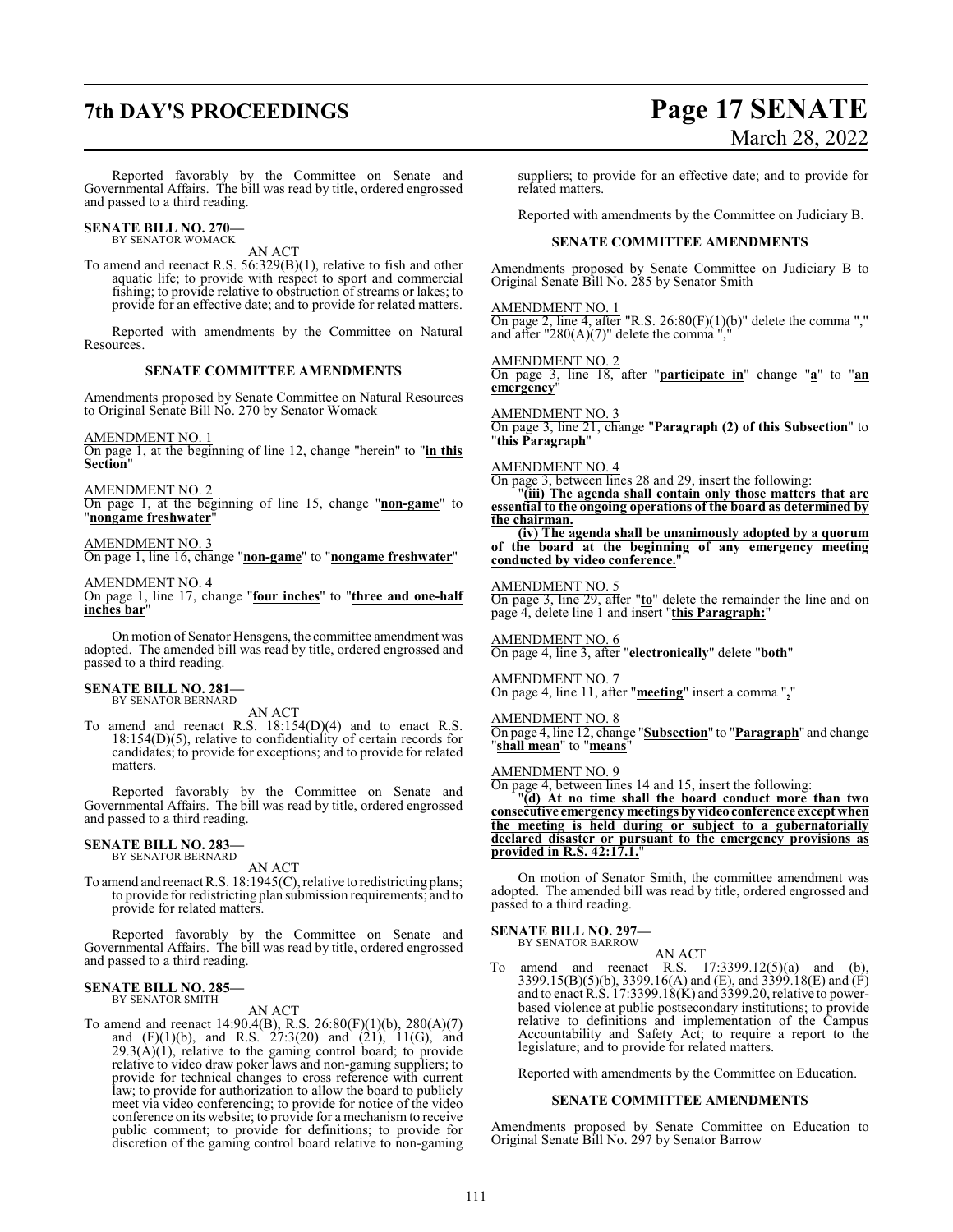### AMENDMENT NO. 1

On page 1, line 2, change "3399.15(B)(5)(b)" to "3399.13.1(F)"

### AMENDMENT NO. 2

On page 1, delete line 3, and insert the following: "and 3399.18(B)(17), (E), and (F), relative to"

### AMENDMENT NO. 3

On page 1, line 8, change "3399.15(B)(5)(b)" to "3399.13.1(F)"

### AMENDMENT NO. 4

On page 1, delete lines 9 and 10, and insert the following: "and  $3399.18(B)(17)$ , (E), and (F) are hereby amended and reenacted to read as follows:

### AMENDMENT NO. 5

On page 2, delete lines 10 through 18, and insert the following: '§3399.13.1. Administrative reporting requirements

\* \* \* F. The Board of Regents**, in consultation with the Louisiana** Power-Based Violence Review Panel, shall annually submit a report to the governor, the president of the Senate, the speaker of the House of Representatives, and the Senate and House committees on education **and select committees on women and children** by January fifteenth which shall include system-wide and statewide information. The report shall also include any recommendations for legislation. The report shall be published on the website of the Board of Regents."

### AMENDMENT NO. 6

On page 3, between lines 6 and 7 insert the following: "B. The panel shall be composed of the following members:

\* \* \* (17) A Title IX coordinator representing a **each** public postsecondary education system. The Title IX coordinator shall serve for one year, and the membership shall rotate between the higher education systems in the following order: the Louisiana State University System, the Southern University System, the University of Louisiana System, and the Louisiana Community and Technical College System. Each coordinator shall be, appointed by his system **the** president **of the system**.

\* \* \*"

### AMENDMENT NO. 7

On page 3, delete lines 14 through 21

On motion of Senator Fields, the committee amendment was adopted. The amended bill was read by title, ordered engrossed and passed to a third reading.

### **SENATE BILL NO. 302—** BY SENATOR BARROW

AN ACT

To amend and reenact 47:463.56(A), (D) and (F), relative to the "Girl Scouts of USA" special prestige license plate; to change the distribution of the royalty fee to Girl Scouts Louisiana East; and to provide for related matters.

Reported favorably by the Committee on Transportation, Highways and Public Works. The bill was read by title, ordered engrossed and passed to a third reading.

### **SENATE BILL NO. 317—** BY SENATOR FOIL

AN ACT

To amend and reenact R.S. 17:2137 and to repeal R.S. 17:1997.1, 1997.2, and 2136, relative to residency requirements and public postsecondary tuition fees for residents of other states; to provide relative to resident classifications of members and veterans of the United States Armed Forces and their dependents; and to provide for related matters.

Reported favorably by the Committee on Education. The bill was read by title, ordered engrossed and passed to a third reading.

## **Page 18 SENATE 7th DAY'S PROCEEDINGS**

### **SENATE BILL NO. 333—**

BY SENATOR HEWITT AN ACT

To amend and reenact R.S. 36:254(A)(14) and R.S. 39:98.3(B)(2) and 98.4(B)(3)(a), and to repeal R.S. 17:1519.12 and 2048.51(C)(14) and (N) and R.S. 36:259(B)(22), relative to boards, commissions, authorities, districts, and like entities and the powers, functions, duties, responsibilities, and jurisdictions thereof; to provide relative to the functional organization ofstate government by abolishing certain boards, commissions, authorities, districts, and like entities; to provide for any necessary transitions and transfers; to remove references to certain abolished entities; to remove references to, provisions for, and the powers, functions, and duties of the Medical Education Commission; and to provide for related matters.

Reported favorably by the Committee on Senate and Governmental Affairs. The bill was read by title, ordered engrossed and passed to a third reading.

**SENATE BILL NO. 361—** BY SENATOR LUNEAU

AN ACT

To enact R.S. 9:3571.4, relative to consumer credit reports; to provide relative to prescribed open accounts; to prohibit certain actions of a credit reporting agency; to provide relative to disclosure of credit information; and to provide for related matters.

Reported with amendments by the Committee on Commerce, Consumer Protection, and International Affairs.

### **SENATE COMMITTEE AMENDMENTS**

Amendments proposed by Senate Committee on Commerce, Consumer Protection and International AffairstoOriginal Senate Bill No. 361 by Senator Luneau

### AMENDMENT NO. 1

On page 1, line 8, delete "**report an**" and insert "**include any**"

AMENDMENT NO. 2 On page 1, line 10, change "**Part**" to "**Section**"

### AMENDMENT NO. 3

On page 1, after line 12, insert:

"**C. For the purposes of this Section, "credit report" and "credit reporting agency" shall have the same meaning as prescribed in R.S. 9:3571.1(H).**"

On motion of Senator Henry, the committee amendment was adopted. The amended bill was read by title, ordered engrossed and passed to a third reading.

### **SENATE BILL NO. 368—**

BY SENATOR HARRIS

To amend and reenact R.S. 33:4882(A) and (B), relative to building and zoning regulations in parishes and municipalities; to require that the governing authority of any municipality or parish not allow and not cause any building or land to lose nonconforming use status by reason of vacancy or cessation of normal operations during a specified time period; and to provide for related matters.

AN ACT

Reported with amendments by the Committee on Local and Municipal Affairs.

### **SENATE COMMITTEE AMENDMENTS**

Amendments proposed by Senate Committee on Local and Municipal Affairs to Original Senate Bill No. 368 by Senator Harris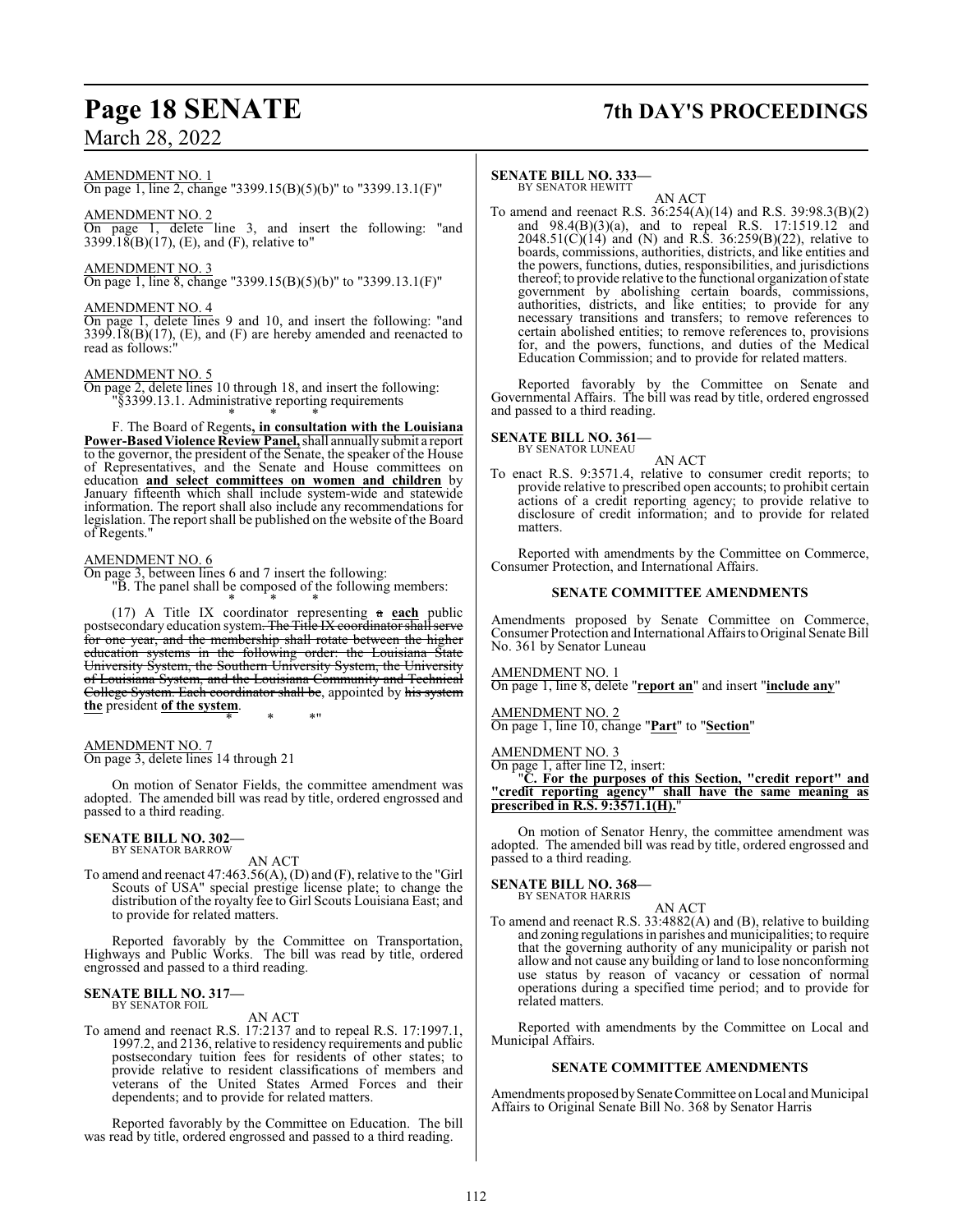## **7th DAY'S PROCEEDINGS Page 19 SENATE**

# March 28, 2022

### AMENDMENT NO. 1

On page 1, line 16, change "**March 16, 2020**" to "**March 11, 2020**" and change "**March 15,**" to "**March 16,**"

AMENDMENT NO. 2 On page 2, line 6, change "**March 16, 2020**" to "**March 11, 2020**"

AMENDMENT NO. 3 On page 2, line 7, change "**March 15, 2022**" to "**March 16, 2022**"

On motion of Senator Peterson, the committee amendment was adopted. The amended bill was read by title, ordered engrossed and passed to a third reading.

### **Senate Bills and Joint Resolutions on Third Reading and Final Passage**

**SENATE BILL NO. 53—** BY SENATOR FOIL

AN ACT

To amend and reenact R.S. 14:95(K), relative to the crime of illegal carrying of weapons; to provide an exception to illegal carrying of weapons for certain retired federal officials; to provide definitions; and to provide for related matters.

The bill was read by title. Senator Foil moved the final passage of the bill.

### **ROLL CALL**

The roll was called with the following result:

### YEAS

| Mr. President<br>Abraham<br>Allain<br>Barrow<br>Bernard<br>Boudreaux<br>Bouie<br>Carter<br>Cathey<br>Connick<br>Fesi<br>Fields<br>Total - 35 | Foil<br>Harris<br>Henry<br>Hensgens<br>Hewitt<br>Lambert<br>Luneau<br>McMath<br>Milligan<br>Mills, F.<br>Mills, R.<br>Mizell<br><b>NAYS</b> | Morris<br>Peacock<br>Pope<br>Price<br>Reese<br>Smith<br>Stine<br>Talbot<br>Tarver<br>White<br>Womack |
|----------------------------------------------------------------------------------------------------------------------------------------------|---------------------------------------------------------------------------------------------------------------------------------------------|------------------------------------------------------------------------------------------------------|
|                                                                                                                                              |                                                                                                                                             |                                                                                                      |
| Total - 0                                                                                                                                    | <b>ABSENT</b>                                                                                                                               |                                                                                                      |
| Cloud<br>Jackson                                                                                                                             | Peterson<br>Ward                                                                                                                            |                                                                                                      |

Total - 4

The Chair declared the bill was passed and ordered it sent to the House. Senator Foil moved to reconsider the vote by which the bill was passed and laid the motion on the table.

### **SENATE BILL NO. 64—**

BY SENATORS CONNICK AND BARROW AN ACT

To amend and reenact R.S. 14:2(B)(8), (29) and (40), 41(B), 42(A)(6) and (C), 43.2(A)(1) and (2), 43.3(A)(1), 44.1(A)(3),  $44.2(B)(2)$ , and the introductory paragraph of  $93.5(A)$  and  $(B)$ , Code of Criminal Procedure Art. 814(A)(12), and Code of Evidence. Art. 412.1, and to enact R.S.  $14:41(D)$ , and  $42(A)(7)$ and Code of Criminal Procedure Art.  $814(\overrightarrow{A})(69)$  and  $(70)$ , relative to sex offenses; to provide relative to crimes of violence; to provide relative to the elements of certain sex offenses; to provide relative to certain evidence in sexual assault cases; to provide relative to responsive verdicts for certain sex offenses; to provide definitions; and to provide for related matters.

### **Floor Amendments**

Senator Connick proposed the following amendments.

### **SENATE FLOOR AMENDMENTS**

Amendments proposed by Senator Connick to Engrossed Senate Bill No. 64 by Senator Connick

AMENDMENT NO. 1

On page 2, line 22, after "**offender**" insert "**or victim**"

AMENDMENT NO. 2

On page 2, after line 29, insert the following:

"**(2) The penetration of the offender's anus or vagina by the victim using the genitals of the victim.**"

AMENDMENT NO. 3 On page 3, line 1, change "**(2)**" to "**(3)**"

AMENDMENT NO. 4

On page 3, between lines 4 and 5, insert the following:

"**(4) The penetration of the offender's anus or vagina by the victim using any instrumentality except that normal medical treatment or normal sanitary care shall not be construed as sexual intercourse under the provisions of this Section.**"

AMENDMENT NO. 5 On page 4, line 21, change "**purpose**" to "**purposes**"

AMENDMENT NO. 6 On page 7, line 10, after "**behavior**" insert "**,**"

On motion of Senator Connick, the amendments were adopted.

The bill was read by title. Senator Connick moved the final passage of the amended bill.

### **ROLL CALL**

The roll was called with the following result:

### YEAS

| Mr. President<br>Abraham<br>Allain<br>Barrow<br>Bernard<br>Boudreaux<br>Bouie<br>Carter<br>Cathey<br>Connick<br>Fesi<br>Fields | Foil<br>Harris<br>Henry<br>Hensgens<br>Hewitt<br>Lambert<br>Luneau<br>McMath<br>Milligan<br>Mills, F.<br>Mills, R.<br>Mizell | Morris<br>Peacock<br>Peterson<br>Pope<br>Price<br>Reese<br>Smith<br>Stine<br>Talbot<br>Tarver<br>White<br>Womack |
|--------------------------------------------------------------------------------------------------------------------------------|------------------------------------------------------------------------------------------------------------------------------|------------------------------------------------------------------------------------------------------------------|
| Total - $36$                                                                                                                   | <b>NAYS</b>                                                                                                                  |                                                                                                                  |
| Total - 0                                                                                                                      | <b>ABSENT</b>                                                                                                                |                                                                                                                  |
| Cloud<br>Total - 3                                                                                                             | Jackson                                                                                                                      | Ward                                                                                                             |

The Chair declared the amended bill was passed, ordered reengrossed and sent to the House. Senator Connick moved to reconsider the vote by which the bill was passed and laid the motion on the table.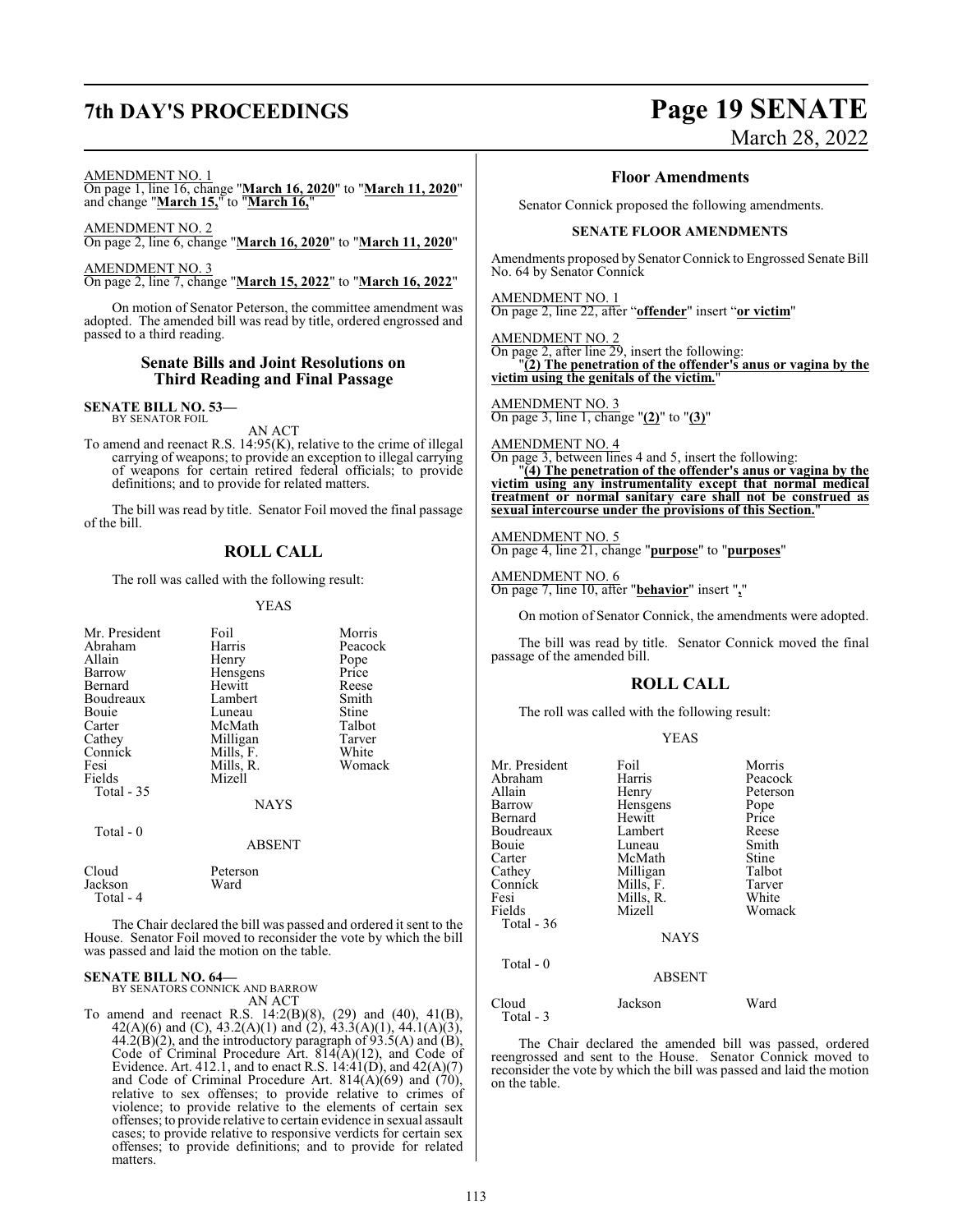### **SENATE BILL NO. 66—** BY SENATOR CONNICK

AN ACT

To amend and reenact R.S. 14:2(B)(50) and R.S. 14:79(B) and (C), relative to the crime of violation of protective orders; to provide for enhanced penalties for violations of a protective order when committed while in possession of a firearm; and to provide for related matters.

The bill was read by title. Senator Connick moved the final passage of the bill.

### **ROLL CALL**

The roll was called with the following result:

### YEAS

| Mr. President<br>Abraham<br>Allain<br>Barrow<br>Bernard<br>Boudreaux<br>Bouie<br>Carter<br>Cathey<br>Connick<br>Fesi<br>Fields<br>Total $-36$ | Foil<br>Harris<br>Henry<br>Hensgens<br>Hewitt<br>Lambert<br>Luneau<br>McMath<br>Milligan<br>Mills, F.<br>Mills, R.<br>Mizell<br><b>NAYS</b> | Morris<br>Peacock<br>Peterson<br>Pope<br>Price<br>Reese<br>Smith<br>Stine<br>Talbot<br>Tarver<br>White<br>Womack |
|-----------------------------------------------------------------------------------------------------------------------------------------------|---------------------------------------------------------------------------------------------------------------------------------------------|------------------------------------------------------------------------------------------------------------------|
| Total $-0$                                                                                                                                    | <b>ABSENT</b>                                                                                                                               |                                                                                                                  |
| Cloud                                                                                                                                         | Jackson                                                                                                                                     | Ward                                                                                                             |

The Chair declared the bill was passed and ordered it sent to the House. Senator Connick moved to reconsider the vote by which the bill was passed and laid the motion on the table.

### **SENATE BILL NO. 70—** BY SENATOR TALBOT

Total - 3

AN ACT

To enact R.S. 14:67.12 and R.S. 37:1864(A)(3), relative to misappropriation without violence; to create the crime of theft of a catalytic converter; to provide penalties; to provide relative to entities engaged in the sale of catalytic converters; to provide relative to registration with law enforcement; and to provide for related matters.

### **Floor Amendments**

Senator Fesi proposed the following amendments.

### **SENATE FLOOR AMENDMENTS**

Amendments proposed by Senator Fesi to Engrossed Senate Bill No. 70 by Senator Talbot

AMENDMENT NO. 1 On page 1, line 3, after "converter" insert "or engine control module"

AMENDMENT NO. 2

On page 1, line 4, after "converters" insert "or engine control modules"

AMENDMENT NO. 3

On page 1, line 8, after "**converter**" insert "**or engine control module**"

# **Page 20 SENATE 7th DAY'S PROCEEDINGS**

### AMENDMENT NO. 4

On page 1, line 10, after "**converter**" insert "**or engine control module**"

AMENDMENT NO. 5

On page 1, line 11, after "**converter**" insert "**or engine control module**"

AMENDMENT NO. 6

On page 1, line 14, after "**converter**" insert "**or engine control module**"

AMENDMENT NO. 7 On page 1, line 15, after "**converter**" insert "**or engine control module**"

## AMENDMENT NO. 8

On page 2, between lines 24 and 25, insert the following:

"**E. For the purposes of this Section, "engine control module" means the electronic control unit of the vehicle that controls a series of actuators which ensures that the vehicle operates at optimal performance by monitoring all sensors in the engine bay.**"

## AMENDMENT NO. 9

On page 3, line 2, after "**converters**" insert "**or engine control modules**"

On motion of Senator Fesi, the amendments were adopted.

The bill was read by title. Senator Talbot moved the final passage of the amended bill.

### **ROLL CALL**

The roll was called with the following result:

YEAS

| Mr. President | Foil        | Morris   |
|---------------|-------------|----------|
| Abraham       | Harris      | Peacock  |
| Allain        | Henry       | Peterson |
| Barrow        | Hensgens    | Pope     |
| Bernard       | Hewitt      | Price    |
| Boudreaux     | Lambert     | Reese    |
| <b>Bouje</b>  | Luneau      | Smith    |
| Carter        | McMath      | Stine    |
| Cathey        | Milligan    | Talbot   |
| Connick       | Mills, F.   | White    |
| Fesi          | Mills, R.   | Womack   |
| Fields        | Mizell      |          |
| Total $-35$   |             |          |
|               | <b>NAYS</b> |          |
| Total - 0     |             |          |

### ABSENT

Cloud Tarver Jackson Total - 4

The Chair declared the amended bill was passed, ordered reengrossed and sent to the House. Senator Talbot moved to reconsider the vote by which the bill was passed and laid the motion on the table.

**SENATE BILL NO. 102—** BY SENATOR FOIL

AN ACT

To amend and reenact Civil Code Arts. 250 and 256, relative to tutorship by nature; to provide for cotutorship; to provide that cotutors have equal authority to act alone or on behalf of the child; to provide for an effective date; and to provide for related matters.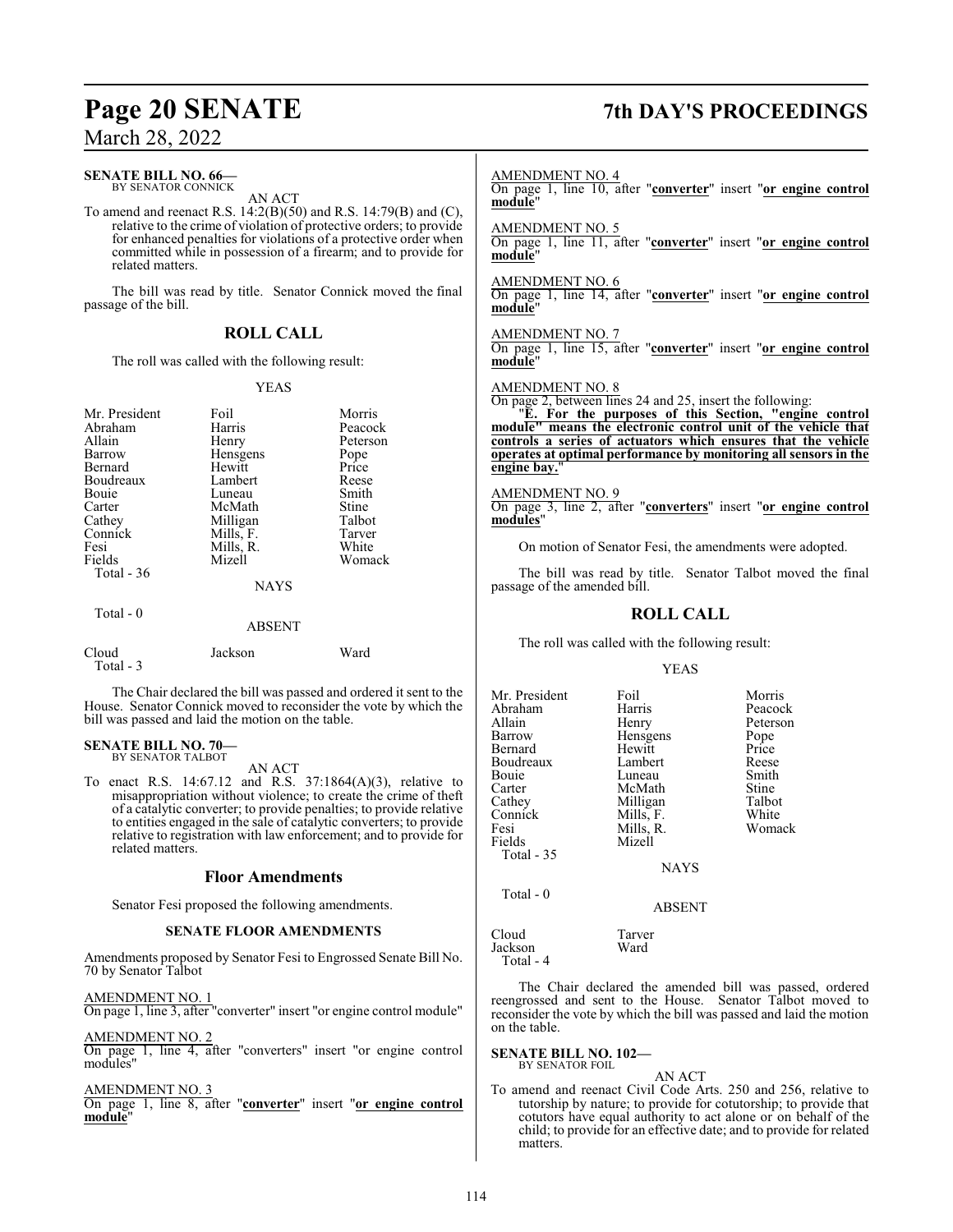## **7th DAY'S PROCEEDINGS Page 21 SENATE**

The bill was read by title. Senator Foil moved the final passage of the bill.

### **ROLL CALL**

The roll was called with the following result:

### YEAS

| Mr. President | Foil        | Morris   |
|---------------|-------------|----------|
| Abraham       | Harris      | Peacock  |
| Allain        | Henry       | Peterson |
| Barrow        | Hensgens    | Pope     |
| Bernard       | Hewitt      | Price    |
| Boudreaux     | Lambert     | Reese    |
| Bouie         | Luneau      | Smith    |
| Carter        | McMath      | Stine    |
| Cathey        | Milligan    | Talbot   |
| Connick       | Mills, F.   | Tarver   |
| Fesi          | Mills, R.   | White    |
| Fields        | Mizell      | Womack   |
| Total - 36    |             |          |
|               | <b>NAYS</b> |          |
|               |             |          |

Total - 0

### ABSENT

| Cloud     | Jackson | Ward |
|-----------|---------|------|
| Total - 3 |         |      |

The Chair declared the bill was passed and ordered it sent to the House. Senator Foil moved to reconsider the vote by which the bill was passed and laid the motion on the table.

## **SENATE BILL NO. 103—** BY SENATOR FOIL

AN ACT

To amend and reenact R.S. 9:5605(A) and (B), and to enact R.S. 9:5605.2, relative to legal malpractice; to provide relative to filing time periods; to provide relative to the burden of proof; to provide relative to collectability of damages; and to provide for related matters.

### **Floor Amendments**

Senator Foil proposed the following amendments.

### **SENATE FLOOR AMENDMENTS**

Amendments proposed by Senator Foil to Engrossed Senate Bill No. 103 by Senator Foil

### AMENDMENT NO. 1

On page 1, at the beginning of line 10, delete "**(1)**"

### AMENDMENT NO. 2

On page 2, delete lines 5 through 13

On motion of Senator Foil, the amendments were adopted.

The bill was read by title. Senator Foil moved the final passage of the amended bill.

### **ROLL CALL**

The roll was called with the following result:

### YEAS

| Mr. President | Foil            | Morris        |
|---------------|-----------------|---------------|
| Abraham       | Harris          | Peacock       |
| Allain        | Henry           | Peterson      |
| Barrow        | <b>Hensgens</b> |               |
| Bernard       | Hewitt          | Pope<br>Price |

# March 28, 2022

| Boudreaux          | Lambert       | Reese  |
|--------------------|---------------|--------|
| Bouie              | Luneau        | Smith  |
| Carter             | McMath        | Stine  |
| Cathey             | Milligan      | Talbot |
| Connick            | Mills, F.     | Tarver |
| Fesi               | Mills, R.     | White  |
| Fields             | Mizell        | Womack |
| Total $-36$        | <b>NAYS</b>   |        |
| Total $-0$         | <b>ABSENT</b> |        |
| Cloud<br>Total - 3 | Jackson       | Ward   |

The Chair declared the amended bill was passed, ordered reengrossed and sent to the House. Senator Foil moved to reconsider the vote by which the bill was passed and laid the motion on the table.

**SENATE BILL NO. 161—**<br>BY SENATORS TALBOT, BERNARD, CONNICK, CORTEZ, FESI, HENRY,<br>HENSGENS, HEWITT, MCMATH, MILLIGAN, FRED MILLS, ROBERT<br>MILLS, MIZELL, MORRIS, PEACOCK, POPE, SMITH, STINE, WHITE AND WOMACK

### AN ACT

To amend and reenact R.S. 14:64.2(B), relative to the crime of carjacking; to increase the penalty for carjacking when committed with a firearm or other dangerous weapon; and to provide for related matters.

### **Floor Amendments**

Senator Talbot proposed the following amendments.

### **SENATE FLOOR AMENDMENTS**

Amendments proposed by Senator Talbot to Engrossed Senate Bill No. 161 by Senator Talbot

### AMENDMENT NO. 1

On page 1, delete lines 13 through 16 and insert the following: "**(2) Whoever commits the crime of carjacking when serious bodily injury results shall be imprisoned at hard labor for not less than eight years nor more than twenty years, without benefit of parole, probation, or suspension of sentence.**"

On motion of Senator Talbot, the amendments were adopted.

The bill was read by title. Senator Talbot moved the final passage of the amended bill.

### **ROLL CALL**

The roll was called with the following result:

Morris

### YEAS

Mr. President Harris Peacock<br>Abraham Henry Pope Abraham Henry Pope<br>
Hensgens Price Allain Hensgens Price Barrow Hewitt Reese Bernard Lambert Smith<br>Boudreaux Luneau Stine Boudreaux Luneau Stine<br>Carter McMath Talbot Carter McMath Talbot<br>Cathev Milligan Tarver Connick Mills, F. White<br>
Fesi Mills, R. Womack Fesi Mills, R.<br>Fields Mizell Fields Mizell<br>Foil Morris Total - 34

Milligan Tarver<br>
Mills, F. White

NAYS

Total - 0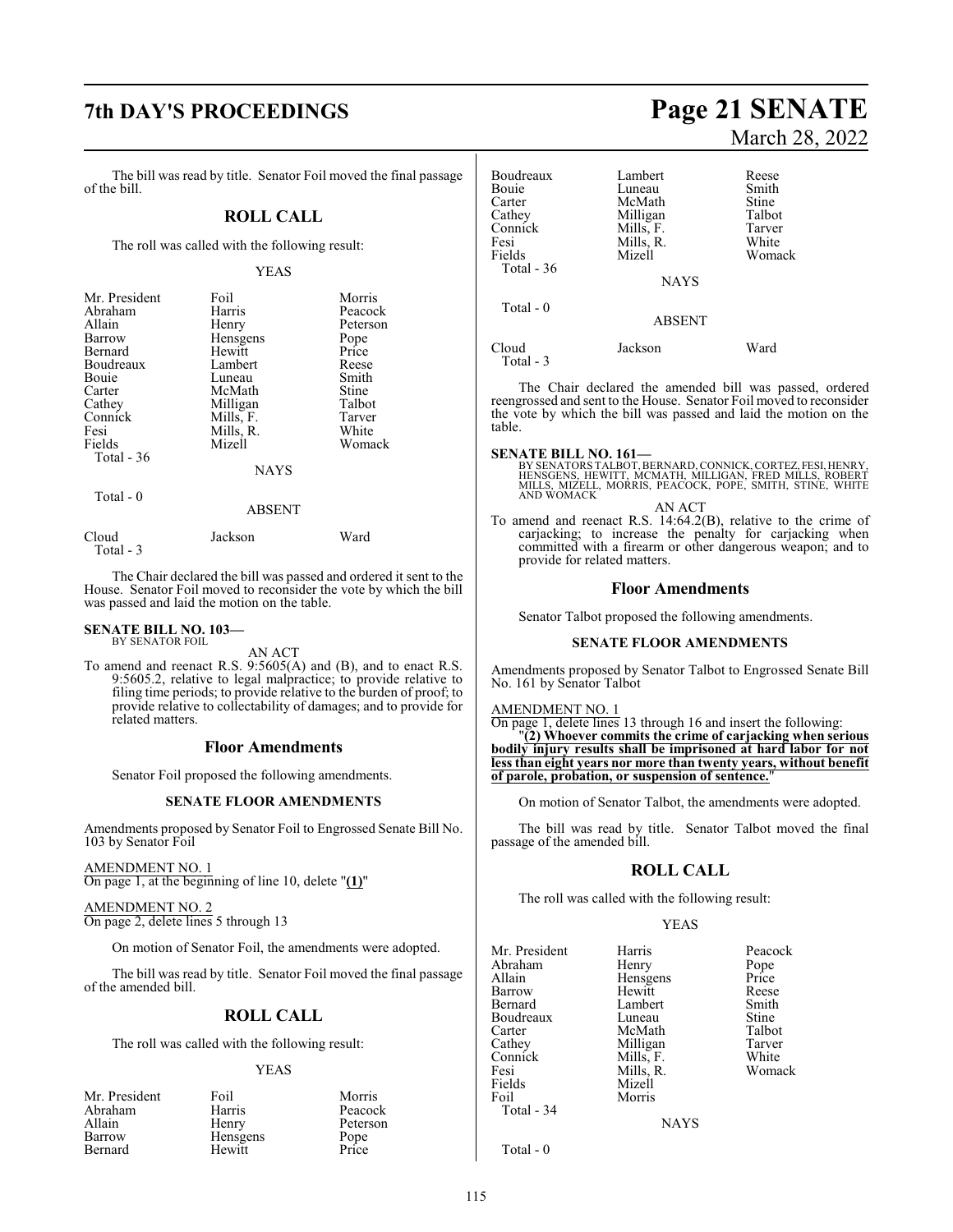### ABSENT

Bouie Jackson Ward<br>Cloud Peterson Total - 5

Peterson

The Chair declared the amended bill was passed, ordered reengrossed and sent to the House. Senator Talbot moved to reconsider the vote by which the bill was passed and laid the motion on the table.

### **SENATE BILL NO. 214—** BY SENATOR LUNEAU

AN ACT

To amend and reenact Code of Civil Procedure Art. 1435, relative to depositions and trial testimony of certain insurance claims adjusters; to require certain out-of-state insurance claims adjusters to appear and offer testimony; to provide for venue; to provide for definitions; and to provide for related matters.

The bill was read by title. Senator Luneau moved the final passage of the bill.

### **ROLL CALL**

The roll was called with the following result:

### YEAS

| Mr. President<br>Abraham<br>Allain<br>Barrow<br>Bernard<br>Boudreaux<br>Bouie<br>Carter<br>Cathey<br>Connick<br>Fesi<br>Fields<br>Total $-35$ | Foil<br>Harris<br>Henry<br>Hensgens<br>Hewitt<br>Lambert<br>Luneau<br>McMath<br>Milligan<br>Mills, F.<br>Mizell<br>Morris<br><b>NAYS</b> | Peacock<br>Peterson<br>Pope<br>Price<br>Reese<br>Smith<br>Stine<br>Talbot<br>Tarver<br>White<br>Womack |
|-----------------------------------------------------------------------------------------------------------------------------------------------|------------------------------------------------------------------------------------------------------------------------------------------|--------------------------------------------------------------------------------------------------------|
| Mills, R.<br>Total - 1                                                                                                                        | ABSENT                                                                                                                                   |                                                                                                        |

| Cloud<br>Total - 3 | Jackson | Ward |
|--------------------|---------|------|
|                    |         |      |

The Chair declared the bill was passed and ordered it sent to the House. Senator Luneau moved to reconsider the vote by which the bill was passed and laid the motion on the table.

### **SENATE BILL NO. 363—** BY SENATOR FOIL

### AN ACT

To amend and reenact R.S. 6:333(B) and to enact Code of Civil Procedure Art. 2336.1, relative to the judicial sale of property; to provide for the determination or superior encumbrances or privileges; to provide for issuance of a subpoena duces tecum upon the owner or servicer of an obligation secured by a superior encumbrance; and to provide for related matters.

### **Floor Amendments**

Senator Fred Mills sent up floor amendments.

### **SENATE FLOOR AMENDMENTS**

Amendments proposed by Senator Fred Mills on behalf of the Legislative Bureau to Engrossed Senate Bill No. 363 by Senator Foil

## **Page 22 SENATE 7th DAY'S PROCEEDINGS**

### AMENDMENT NO. 1

On page 2, line 19, change "**courts costs**" to "**court costs**"

AMENDMENT NO. 2

On page 3, line 29, following "**fee**" and before "**be**" change "**will**" to "**shall**"

On motion of Senator Fred Mills, the amendments were adopted.

The bill was read by title. Senator Foil moved the final passage of the amended bill.

### **ROLL CALL**

The roll was called with the following result:

YEAS

| Mr. President<br>Abraham<br>Allain<br>Barrow<br>Bernard<br>Boudreaux<br>Bouie<br>Carter<br>Cathey<br>Connick<br>Fesi<br>Fields<br>Total - 36 | Foil<br>Harris<br>Henry<br>Hensgens<br>Hewitt<br>Lambert<br>Luneau<br>McMath<br>Milligan<br>Mills, F.<br>Mills, R.<br>Mizell<br><b>NAYS</b> | Morris<br>Peacock<br>Peterson<br>Pope<br>Price<br>Reese<br>Smith<br>Stine<br>Talbot<br>Tarver<br>White<br>Womack |
|----------------------------------------------------------------------------------------------------------------------------------------------|---------------------------------------------------------------------------------------------------------------------------------------------|------------------------------------------------------------------------------------------------------------------|
| Total - 0                                                                                                                                    | <b>ABSENT</b>                                                                                                                               |                                                                                                                  |
| Cloud<br>$Total - 3$                                                                                                                         | Jackson                                                                                                                                     | Ward                                                                                                             |

The Chair declared the amended bill was passed, ordered reengrossed and sent to the House. Senator Foil moved to reconsider the vote by which the bill was passed and laid the motion on the table.

### **Senate Bills and Joint Resolutions on Third Reading and Final Passage, Subject to Call**

### **Called from the Calendar**

Senator Allain asked that Senate Bill No. 54 be called from the Calendar.

**SENATE BILL NO. 54—** BY SENATOR ALLAIN

### AN ACT To amend and reenact R.S. 47:103(D), relative to income tax return filing extensions; to provide for an automatic filing extension for certain income tax returns; to provide for conditions and applicability; and to provide for related matters.

### **Floor Amendments**

Senator Allain proposed the following amendments.

### **SENATE FLOOR AMENDMENTS**

Amendments proposed by Senator Allain to Engrossed Senate Bill No. 54 by Senator Allain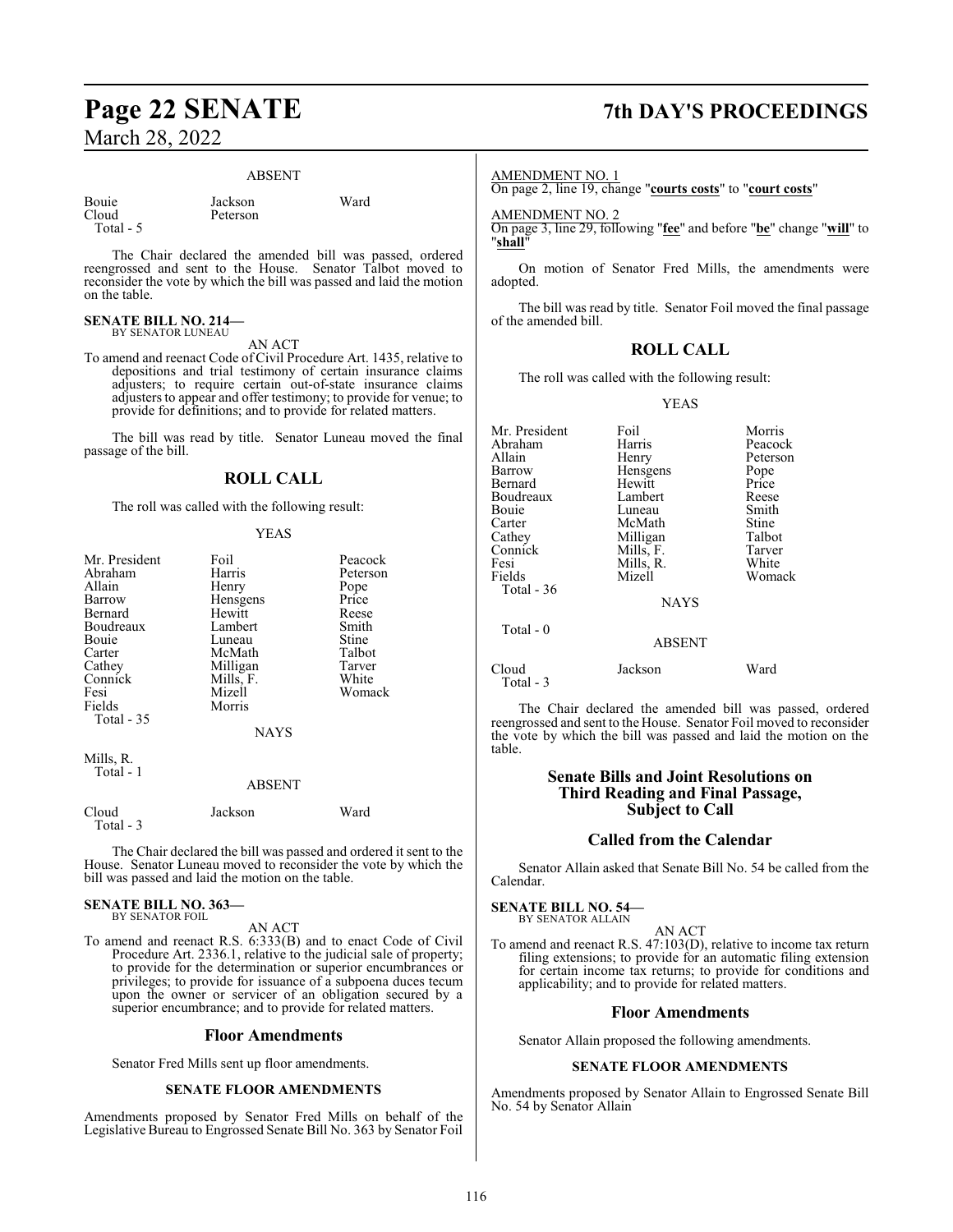## **7th DAY'S PROCEEDINGS Page 23 SENATE**

### AMENDMENT NO. 1

On page 1, line 17, delete "**corporation,**"

On motion of Senator Allain, the amendments were adopted.

The bill was read by title. Senator Allain moved the final passage of the amended bill.

### **ROLL CALL**

The roll was called with the following result:

### YEAS

| Mr. President | Foil        | Morris   |  |
|---------------|-------------|----------|--|
| Abraham       | Harris      | Peacock  |  |
| Allain        | Henry       | Peterson |  |
| Barrow        | Hensgens    | Pope     |  |
| Bernard       | Hewitt      | Price    |  |
| Boudreaux     | Lambert     | Reese    |  |
| Bouie         | Luneau      | Smith    |  |
| Carter        | McMath      | Stine    |  |
| Cathey        | Milligan    | Talbot   |  |
| Connick       | Mills, F.   | Tarver   |  |
| Fesi          | Mills, R.   | White    |  |
| Fields        | Mizell      | Womack   |  |
| Total - 36    |             |          |  |
|               | <b>NAYS</b> |          |  |

Total - 0

### ABSENT

| Cloud     | Jackson | Ward |
|-----------|---------|------|
| Total - 3 |         |      |

The Chair declared the amended bill was passed, ordered reengrossed and sent to the House. Senator Allain moved to reconsider the vote by which the bill was passed and laid the motion on the table.

### **Privileged Report of the Committee on Senate and Governmental Affairs**

### **ENROLLMENTS**

Senator Hewitt, Chairman on behalf of the Committee on Senate and Governmental Affairs, submitted the following report:

March 23, 2022

To the President and Members of the Senate:

I am directed by your Committee on Senate and Governmental Affairs to submit the following report:

The following Senate Resolutions have been properly enrolled:

### **SENATE RESOLUTION NO. 3—** BY SENATOR CATHEY

A RESOLUTION

To designate April 26, 2022, as Future Farmer's of America (FFA) Day at the Louisiana State Capitol and to commend the state officers of the Louisiana FFA Association.

### **SENATE RESOLUTION NO. 4—** BY SENATOR HEWITT

### A RESOLUTION

To designate March 23, 2022, as NASA Day at the state capitol, to recognize the accomplishments of NASA and the remarkable technical and scientific contributions made by the Michoud Assembly Facility in New Orleans, Louisiana, and the Marshall Space Flight Center in Huntsville, Alabama, to the United States Space Program, and to acknowledge the work of their

# March 28, 2022

distinguished engineers, technicians, management, and support personnel.

### **SENATE RESOLUTION NO. 8—** BY SENATOR HARRIS

A RESOLUTION

To commemorate the celebration of the Feast of St. Patrick on March 17, 2022.

### **SENATE RESOLUTION NO. 5—**

BY SENATOR BOUDREAUX A RESOLUTION

To commend Mayor Glenn L. Brasseaux for his long and distinguished career and exemplary public service to the city of Carencro, Louisiana, upon the occasion of his richly deserved retirement.

### **SENATE RESOLUTION NO. 6—** BY SENATOR MORRIS

A RESOLUTION

To commend and congratulate the Claiborne Christian School Lady Crusaders on winning the Division V State Girls Basketball Championship.

**SENATE RESOLUTION NO. 9—**

BY SENATORS PETERSON AND PEACOCK

A RESOLUTION To recognize March 2022 as Problem Gambling Awareness Month in the state of Louisiana.

### **SENATE RESOLUTION NO. 10—** BY SENATOR PETERSON

A RESOLUTION

To commend Dr. Henderson Lewis Jr. on more than twenty-five years spent in public education as a teacher, administrator, and superintendent.

### **SENATE RESOLUTION NO. 12—** BY SENATOR CATHEY

A RESOLUTION

To designate April 19, 2022, as 4-H Day at the Senate of the Legislature of Louisiana and to commend the state 4-H officers.

> Respectfully submitted, SHARON W. HEWITT Chairman

The foregoing Senate Resolution was signed by the President of the Senate and presented to the Secretary of State by the Secretary.

### **Message to the Secretary of State**

### **SIGNED SENATE CONCURRENT RESOLUTIONS**

### March 23, 2022

To the Honorable Secretary of State:

The President of the Senate and the Speaker of the House of Representatives have signed the following Senate Concurrent Resolutions:

### **SENATE CONCURRENT RESOLUTION NO. 2—**

BY SENATOR MIZELL A CONCURRENT RESOLUTION

To invite ChiefJustice John Weimer ofthe Louisiana Supreme Court to address a joint session of the legislature.

### **SENATE CONCURRENT RESOLUTION NO. 3—**

BY SENATORS FRED MILLS, ABRAHAM, BARROW, BERNARD,<br>BOUDREAUX,BOUIE,CARTER,CATHEY,CONNICK,CORTEZ,FESI,<br>FIELDS, FOIL, HARRIS, HEWITT, LUNEAU, MILLIGAN, ROBERT<br>MILLS,MIZELL,MORRIS,PEACOCK,PETERSON,POPE,REESE AND<br>WOMACK AND REP A CONCURRENT RESOLUTION